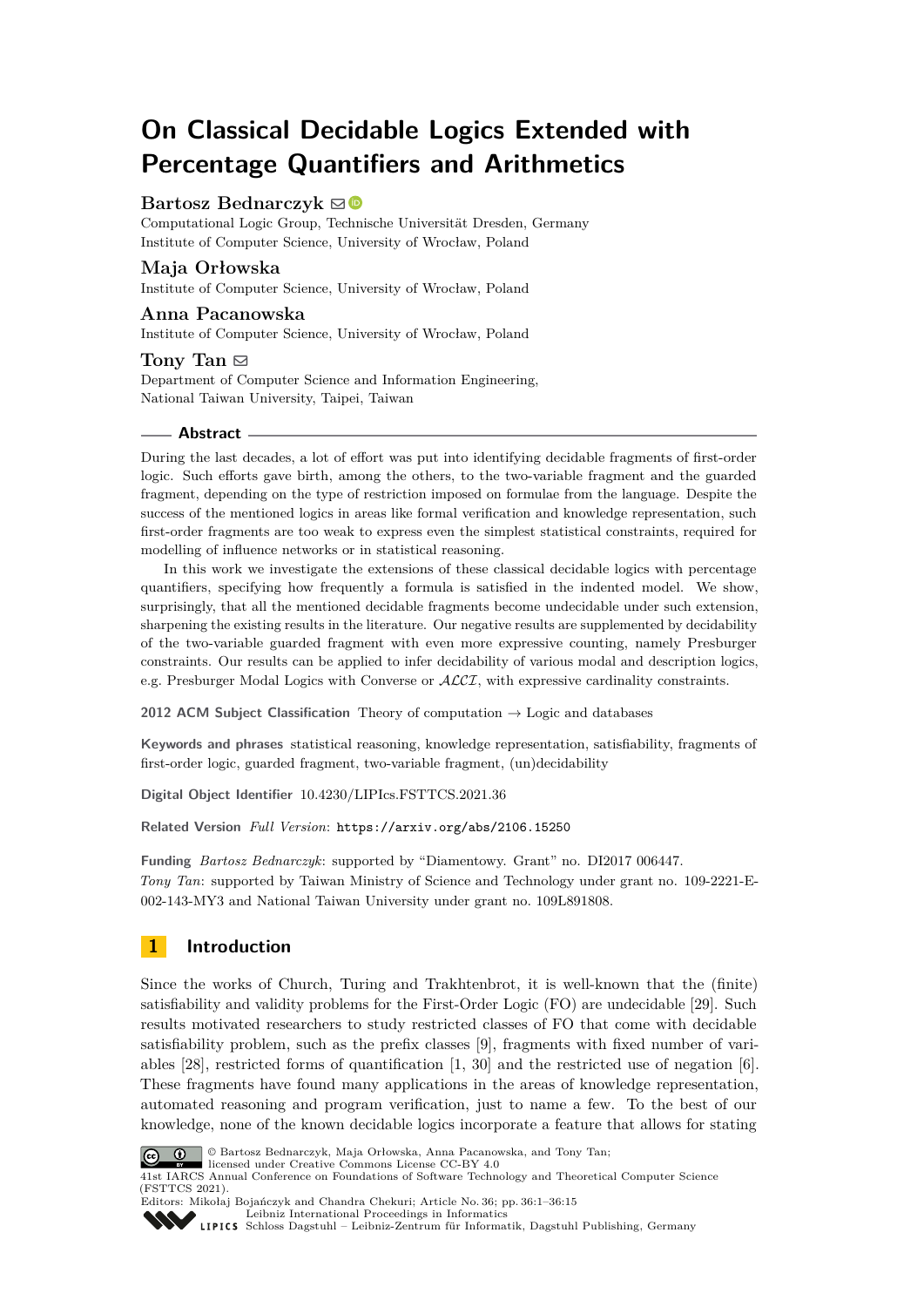#### **36:2 On Classical Decidable Logics Extended with Percentage Quantifiers and Arithmetics**

even a very modest statistical property. For example, one may want to state that "to qualify to be a major, one must have at least 51% of the total votes", which may be useful to formalise, e.g. the voting systems.

**Our results.** In this paper, we revisit the satisfiability problem for some of the most prominent fragments of FO, namely the two-variable fragment  $FO^2$  and the guarded fragment GF. We extend them with the so-called *percentage* quantifiers, in two versions: *local* and *global*. Global percentage quantifiers are quantifiers of the form  $\exists^{=q}\%\ x \varphi(x)$ , which states that the formula  $\varphi(x)$  holds on exactly  $q\%$  of the domain elements. Their local counterparts are quantifiers of the form  $\exists_R^{-q\%} y \varphi(x, y)$ , which intuitively means that exactly  $q\%$  of the *R*-successors of an element *x* satisfy  $\varphi$ .

In this paper, we show that both  $FO^2$  and GF become undecidable when extended with percentage quantifiers of any type. In fact, the undecidability of GF already holds for its three variable fragment  $GF<sup>3</sup>$ . Our results strengthen the existing undecidability proofs of  $ALCISCC^{++}$  from [\[4\]](#page-13-3) and of FO<sup>2</sup> with equicardinality statements (implemented via the Härtig quantifier) from [\[18\]](#page-14-3) and contrast with the decidability of  $FO^2$  with counting quantifiers  $(C^2)$  [\[17,](#page-13-4) [23,](#page-14-4) [26\]](#page-14-5) and modulo and ultimately-periodic counting quantifiers [\[8\]](#page-13-5).

Additionally, we show that the decidability status of GF can be regained if we consider  $GF<sup>2</sup>$ , i.e. the intersection of GF and  $FO<sup>2</sup>$ , which is still a relevant fragment of FO that captures standard description logics up to  $\mathcal{ALCILH}^{self}$  [\[5,](#page-13-6) [14\]](#page-13-7). We in fact show a stronger result here: GF<sup>2</sup> remains decidable when extended with *local Presburger quantifiers*, which are essentially Presburger constraints on the neighbouring elements, e.g. we can say that the number of red outgoing edges plus twice the number of blue outgoing edges is at least three times as many as the number of green incoming edges.

We stress here that the semantics of global percentage quantifiers makes sense only over finite domains and hence, we study the satisfiability problem over finite models only. Similarly, the semantics of local percentage quantifiers only makes sense if the models are finitely-branching. While we stick again to the finite structures, our results on local percentage quantifiers also can be transferred to the case of (possibly infinite) finitelybranching structures.

**Related works.** Some restricted fragments of GF<sup>2</sup> extended with arithmetics, namely the (multi) modal logics, were already studied in the literature [\[11,](#page-13-8) [20,](#page-14-6) [2,](#page-13-9) [4\]](#page-13-3), where the decidability results for their finite and unrestricted satisfiability were obtained. However, the logics considered there do not allow the use of the inverse of relations. Since  $GF^2$  captures the extensions of all the aforementioned logics with the inverse relations, our decidability results subsume those in [\[11,](#page-13-8) [20,](#page-14-6) [2,](#page-13-9) [4\]](#page-13-3). We note that prior to our paper, it was an open question whether any of these decidability results still hold when inverse relations are allowed [\[4\]](#page-13-3). In our approach, despite the obvious difference in expressive power, we show that  $GF<sup>2</sup>$  with Presburger quantifiers can be encoded directly into the two-variable logic with counting quantifiers [\[17,](#page-13-4) [23,](#page-14-4) [26\]](#page-14-5), which we believe is relatively simple and avoids cumbersome reductions of the satisfiability problem into integer programming.

### **2 Preliminaries**

We employ the standard terminology from finite model theory [\[21\]](#page-14-7). We refer to structures/ models with calligraphic letters  $A$ ,  $B$ ,  $M$  and to their universes with the corresponding capital letters *A, B, M*. We work only on structures with *finite* universes over purely relational (i.e.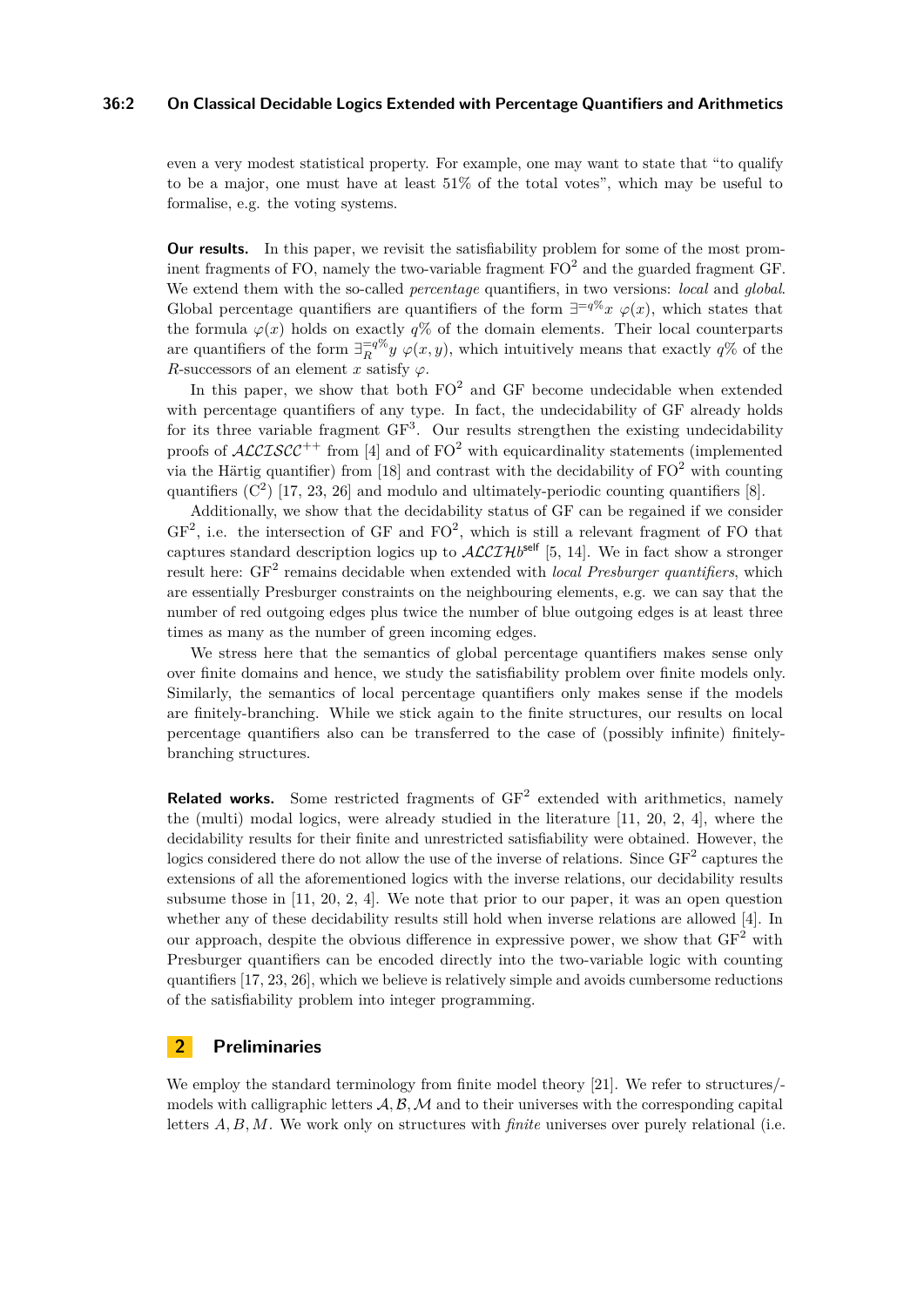#### **B. Bednarczyk, M. Orłowska, A. Pacanowska, and T. Tan 36:3**

constant- and function-free) signatures of arity  $\leq 2$  containing the equality predicate =. We usually use  $a, b, \ldots$  to denote elements of structures,  $\overline{a}, \overline{b}, \ldots$  for tuples of elements,  $x, y, \ldots$ for variables and  $\bar{x}, \bar{y}, \ldots$  for tuples of variables (all of these possibly with some decorations). We write  $\varphi(\bar{x})$  to indicate that all free variables of  $\varphi$  are in  $\bar{x}$ . We write  $\mathcal{M}, x/a \models \varphi(x)$  to denote that  $\varphi(x)$  holds in the structure M when the free variable x is assigned with element *a*. Its generalization to arbitrary number of free variables is defined similarly. The (finite) satisfiability problem is to decide whether an input formula has a (finite) model.

### **2.1 Percentage quantifiers**

For a formula  $\varphi(x)$  with a single free-variable *x*, we write  $|\varphi(x)|_{\mathcal{M}}$  to denote the total number of elements of M satisfying  $\varphi(x)$ . Likewise, for an element  $a \in M$  and a formula  $\varphi(x, y)$  with free variables *x* and *y*, we write  $|\varphi(x, y)|_{\mathcal{M}}^{x/a}$  to denote the total number of elements  $b \in M$ such that  $(a, b)$  satisfies  $\varphi(x, y)$ .

The *percentage quantifiers* are quantifiers of the form  $\exists^{=q}\%\ x \varphi(x,y)$ , where q is a rational number between 0 and 100, stating that exactly  $q\%$  of domain elements satisfy  $\varphi(x, y)$  with *y* known upfront. Formally:

$$
\mathcal{M}, y/a \models \exists^{=q\%} x \; \varphi(x,y) \qquad \text{iff} \qquad |\varphi(x,y)|_{\mathcal{M}}^{y/a} = \frac{q}{100} \cdot |M|.
$$

Percentage quantifiers for other thresholds (e.g. for *<*) are defined analogously. We stress here that the above quantifiers count *globally*, i.e. they take the whole universe of  $M$  into account. This motivates us to define their local counterpart, as follows: for a binary<sup>[1](#page-2-0)</sup> relation *R* and a rational *q* between 0 and 100, we define the quantifier  $\exists_R^{-q} \mathcal{V}(\mathcal{X}, \mathcal{Y})$ , which evaluates to true whenever exactly  $q\%$  of *R*-successors *y* of *x* satisfy  $\varphi(x, y)$ . Formally,

$$
\mathcal{M}, x/a \ \models \ \exists_R^{-q\%} y \ \varphi(x, y) \qquad \text{iff} \qquad |R(x, y) \wedge \varphi(x, y)|_{\mathcal{M}}^{x/a} = \frac{q}{100} \cdot |R(x, y)|_{\mathcal{M}}^{x/a}.
$$

We define the percentage quantifiers w.r.t.  $R^{-}$  (i.e. the inverse of  $R$ ) and for other thresholds analogously.

### <span id="page-2-1"></span>**2.2 Local Presburger quantifiers**

The *local Presburger quantifiers* are expressions of the following form:

$$
\sum_{i=1}^n \lambda_i \cdot #_j^r[\varphi_i(x,y)] \quad \circledast \quad \delta
$$

where  $\lambda_i$ ,  $\delta$  are integers;  $r_i$  is either  $R$  or  $R^-$  for some binary relation  $R$ ;  $\varphi_i(x, y)$  is a formula with free variables x and y; and  $\otimes$  is one of =,  $\neq$ ,  $\leq$ ,  $\geq$ ,  $\lt$ ,  $>$ ,  $\equiv$ <sub>*d*</sub> or  $\neq$ <sub>*d*</sub>, where  $d \in \mathbb{N}_+$ . Here  $\equiv_d$  denotes the congruence modulo *d*. Note that the above formula has one free variable *x*.

Intuitively, the expression  $\#_{y}^{r_i}[\varphi_i(x, y)]$  denotes the number of *y*'s that satisfy  $r_i(x, y) \wedge$  $\varphi$ <sup>*i*</sup>(*x, y*) and evaluates to true on *x*, if the (in)equality ⊛ holds. Formally,

$$
\mathcal{M}, x/a \models \sum_{i=1}^n \lambda_i \cdot #_i^r [\varphi_i(x, y)] \circledast \delta \text{ iff } \sum_{i=1}^n \lambda_i \cdot |r_i(x, y) \wedge \varphi_i(x, y)|_{\mathcal{M}}^{x/a} \circledast \delta
$$

Note that local percentage quantifiers can be expressed with Presburger quantifiers, e..g.  $\exists_R^{50\%} y \varphi(x, y)$  can be expressed as local Presburger quantifier:  $\#_y^R[\varphi(x, y)] - \frac{1}{2} \#_y^R[\top] = 0.$ 

<span id="page-2-0"></span><sup>&</sup>lt;sup>1</sup> Local percentage quantifiers for predicates of arity higher than two can also be defined but we will never use them. Hence, for simplicity, we define such quantifiers only for binary relations.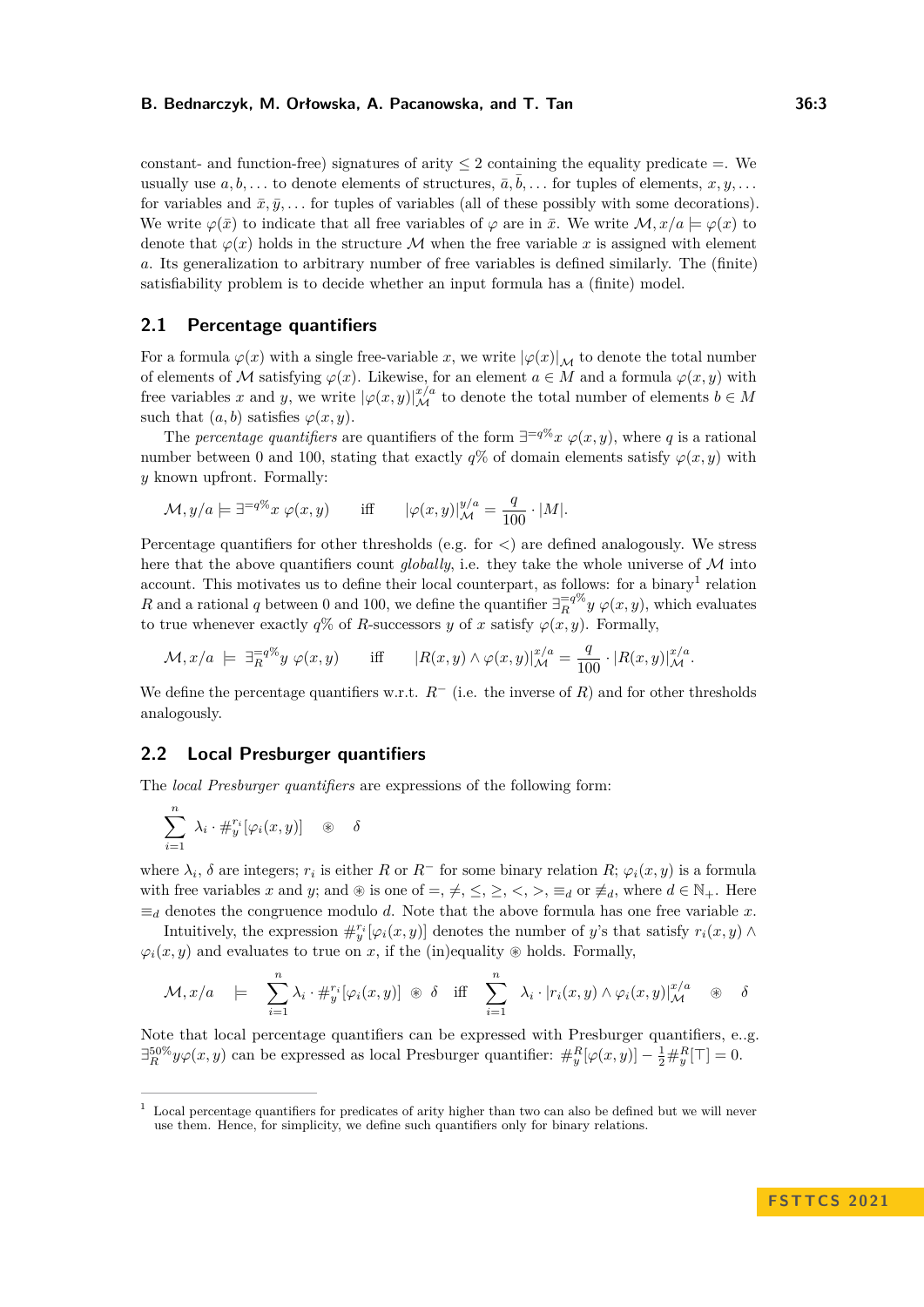#### **36:4 On Classical Decidable Logics Extended with Percentage Quantifiers and Arithmetics**

### **2.3 Logics**

In this paper we mostly consider two fragments of first-order logic, namely *the two-variable* fragment FO<sup>2</sup> and *the guarded fragment* GF. The former logic is a fragment of FO in which we can only use the variables *x* and *y*. By allowing local and global percentage quantifiers in addition to the standard universal and existential quantifiers, we obtain the logics  $\mathrm{FO}_{loc\%}^2$  and  $FO_{gl\%}^2$ . The latter logic is defined by relativising quantifiers with relations. More formally, GF is the smallest set of first-order formulae such that the following holds.

- GF contains all atomic formulae  $R(\bar{x})$  and equalities between variables.
- GF is closed under boolean connectives.
- If  $\psi(\bar{x}, \bar{y})$  is in GF and  $\gamma(\bar{x}, \bar{y})$  is a relational atom containing all free variables of  $\psi$ , then both  $\forall \bar{y} \gamma(\bar{x}, \bar{y}) \rightarrow \psi(\bar{x}, \bar{y})$  and  $\exists \bar{y} \gamma(\bar{x}, \bar{y}) \wedge \psi(\bar{x}, \bar{y})$  are in GF.

By allowing global percentage quantifiers additionally in place of existential ones, we obtain the logic GF<sub>ql%</sub>. We obtain the logic GF<sub>loc%</sub> by extending GF's definition with the rule:<sup>[2](#page-3-0)</sup>

 $\exists_R^{-q\%} y \; \varphi(x, y)$  is in GF<sub>loc</sub><sup>o</sup> iff  $\varphi(x, y)$  in GF with free variables  $x, y$ .

Similarly, we obtain GF*pres* by extending GF's definition with the rule:

 $\sum_{i=1}^n \lambda_i \cdot #_{y}^{\{r_i\}}[\varphi_i(x,y)] \circledast \delta$  is in GF<sub>*pres*</sub> iff  $\varphi_i(x,y)$  are in GF with free variables  $x, y$ .

Finally, we use  $GF_{g\ell\%}^k$ ,  $GF_{loc\%}^k$  and  $GF_{pres}^k$  to denote the *k*-variable fragments of the mentioned logics. Specifically, we use  $GF_{g\ell\%}^2$ ,  $GF_{loc\%}^2$  and  $GF_{pres}^2$  for the two-variable fragments.

### **2.4 Semi-linear sets**

Since we will exploit the semi-linear characterization of Presburger constraints, we introduce some terminology. The term *vector* always means *row vectors*. For vectors  $\bar{v}_0, \bar{v}_1, \ldots, \bar{v}_k \in \mathbb{N}^{\ell}$ , we write  $L(\bar{v}_0; \bar{v}_1, \dots, \bar{v}_k)$  to denote the set:

$$
L(\bar{v}_0; \bar{v}_1, \dots, \bar{v}_k) \quad := \quad \left\{ \begin{array}{c} \bar{u} \in \mathbb{N}^\ell \mid \bar{u} = \bar{v}_0 + \sum_{i=1}^k n_i \bar{v}_i \text{ for some } n_1, \dots, n_k \in \mathbb{N} \end{array} \right\}
$$

A set  $S \subseteq \mathbb{N}^{\ell}$  is a linear set, if  $S = L(\bar{v}_0; \bar{v}_1, \ldots, \bar{v}_k)$ , for some  $\bar{v}_0, \bar{v}_1, \ldots, \bar{v}_k \in \mathbb{N}^{\ell}$ . In this case, the vector  $\bar{v}_0$  is called the *offset* vector of *S*, and  $\bar{v}_1, \ldots, \bar{v}_k$  are called the *period* vectors of *S*. We denote by offset(*S*) the offset vector of *S*, i.e.  $\bar{v}_0$  and prd(*S*) the set of period vectors of *S*, i.e.  $\{\bar{v}_1, \ldots, \bar{v}_k\}$ . A *semilinear* set is a finite union of linear sets.

The following theorem is a well-known result by Ginsburg and Spanier [\[13\]](#page-13-10) which states that every set  $S \subseteq \mathbb{N}^{\ell}$  definable by Presburger formula is a semilinear set. See [\[13\]](#page-13-10) for the formal definition of Presburger formula.

<span id="page-3-1"></span>**Figure 1** ([\[13\]](#page-13-10)). For every Presburger formula  $\varphi(x_1, \ldots, x_\ell)$  with free variables  $x_1, \ldots, x_\ell$ , the set  $\{\bar{u} \in \mathbb{N}^\ell \mid \varphi(\bar{u}) \text{ holds in } \mathbb{N}\}$  is semilinear. Moreover, given *the formula*  $\varphi(x_1, \ldots, x_\ell)$ *, one can effectively compute a set of tuples of vectors*  $\{(\bar{v}_1, \ldots, \bar{v}_1, k_1), \ldots, (\bar{v}_{p,0}, \bar{v}_{p,1}, \ldots, \bar{v}_{p,k_p})\}\$  such that  $\{\bar{u} \in \mathbb{N}^{\ell} \mid \varphi(\bar{u})\}$  holds in  $\mathbb{N}\}\$  is equal  $to \bigcup_{i=1}^{p} L(\bar{v}_{i,0}; \bar{v}_{i,1}, \ldots, \bar{v}_{i,k_i}).$ 

<span id="page-3-0"></span><sup>&</sup>lt;sup>2</sup> Note that *R* in the subscript of a quantifier serves the role of a "guard".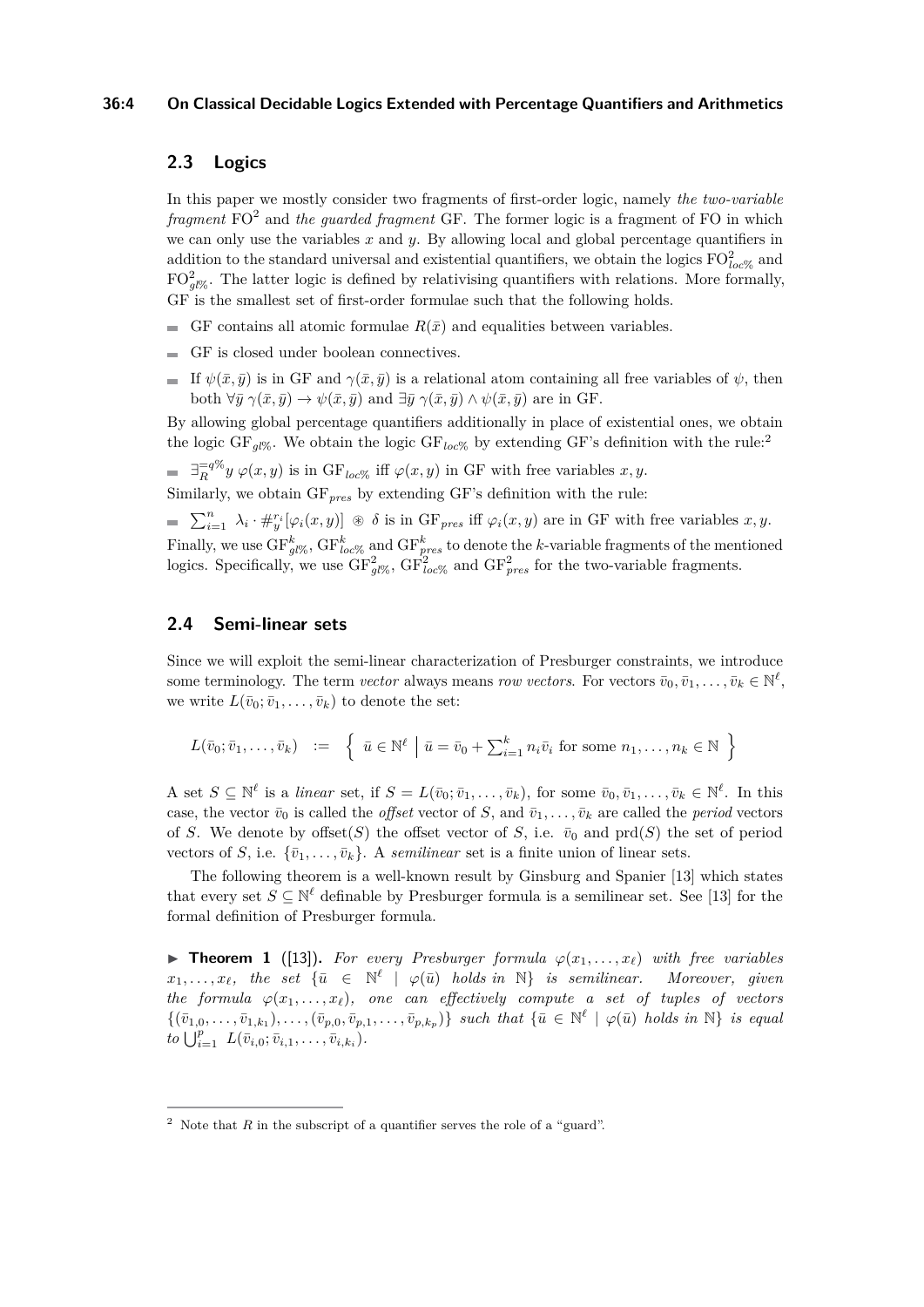### **2.5 Types and neighbourhoods**

A 1*-type* over a signature  $\Sigma$  is a maximally consistent set of unary predicates from  $\Sigma$  or their negations, where each atom uses only one variable x. Similarly, a 2*-type* over  $\Sigma$  is a maximally consistent set of binary predicates from  $\Sigma$  or their negations containing the atom  $x \neq y$ , where each atom or its negation uses two variables *x* and *y*.<sup>[3](#page-4-0)</sup>

Note that 1-types and 2-types can be viewed as quantifier-free formulae that are the conjunction of their elements. We will use the symbols  $\pi$  and  $\eta$  (possibly indexed) to denote 1-type and 2-type, respectively. When viewed as formula, we write  $\pi(x)$  and  $\eta(x, y)$ , respectively. We write *π*(*y*) to denote formula *π*(*x*) with *x* being substituted with *y*. The 2-type that contains only the negations of atomic predicates is called the *null* type, denoted by *η*null. Otherwise, it is called a *non-null* type.

For a  $\Sigma$ -structure M, the *type of an element*  $a \in M$  is the unique 1-type  $\pi$  that a satisfies in M. Similarly, the type of a pair  $(a, b) \in M \times M$ , where  $a \neq b$ , is the unique 2-type that  $(a, b)$  satisfies in M. For an element  $a \in M$ , the *η*-neighbourhood of *a*, denoted by  $\mathcal{N}_{\mathcal{M},n}(a)$ , is the set of elements *b* such that  $\eta$  is the 2-type of  $(a, b)$ . Formally,

$$
\mathcal{N}_{\mathcal{M},\eta}(a) := \left\{ b \in M \mid \mathcal{M}, x/a, y/b \models \eta(x,y) \right\}.
$$

The *η-degree* of *a*, denoted by  $\deg_{\mathcal{M},\eta}(a)$ , is the cardinality of  $\mathcal{N}_{\mathcal{M},\eta}(a)$ .

Let  $\eta_1, \ldots, \eta_\ell$  be an enumeration of all the non-null types. The *degree of a in* M is defined as the vector  $\deg_M(a) := (\deg_{\mathcal{M}, \eta_1}(a), \cdots, \deg_{\mathcal{M}, \eta_\ell}(a))$ . Intuitively,  $\deg_{\mathcal{M}}(a)$  counts the number of elements adjacent to *a* with non-null type. We note that our logic can be easily extended with atomic predicates of the form of a linear constraint *C* over the variables  $deg_{\eta}(x)$ 's or  $deg(x) \in S$ , where *S* is a semilinear set. Semantically,  $\mathcal{M}, x/a \models C$  iff the linear constraint *C* evaluates to true when each  $\deg_{\eta}(x)$  is substituted with  $\deg_{\mathcal{M},\eta}(a)$  and  $\mathcal{M}, x/a \models \deg(x) \in S$  iff  $\deg_{\mathcal{M}}(a) \in S$ . We stress that these atomic predicates will only be used to facilitate the proof of our decidability result.

### **3 Negative results**

In this section we turn our attention to the negative results announced in the introduction.

### **3.1 Two-Variable Fragment**

We start by proving that the two-variable fragment of FO extended with percentage quantification has undecidable finite satisfiability problem. Actually, in our proof, we will only use the  $\exists$ <sup>=50%</sup> quantifier. Our results strengthen the existing undecidability proofs of  $\mathcal{ALCISCC}^{++}$ from  $[4]$  and of FO<sup>2</sup> with equicardinality statements (implemented via the Härtig quantifier) from [\[18\]](#page-14-3). Roughly speaking, our counting mechanism is weaker: we cannot write arbitrary Presburger constraints (as it is done in [\[4\]](#page-13-3)) nor compare sizes of any two sets (as it is done in [\[18\]](#page-14-3)). Nevertheless, we will see that in our framework we can express "functionality" of a binary relation and "compare" cardinalities of sets, but under some technical assumptions of dividing the intended models into halves. Due to such technicality, we cannot simply encode the undecidability proofs of [\[4,](#page-13-3) [18\]](#page-14-3) and we need to prepare our proof "from scratch".

<span id="page-4-0"></span>We should remark here that the standard definition of 2-type, such as in [\[16,](#page-13-11) [26\]](#page-14-5), a 2-type also contains unary predicates or its negation involving variable *x* or *y*. However, for our purpose, it is more convenient to define a 2-type as consisting of only binary predicates that strictly use both variables *x* and *y*. Note also that we view a binary predicate such as  $R(x, x)$  as a unary predicate.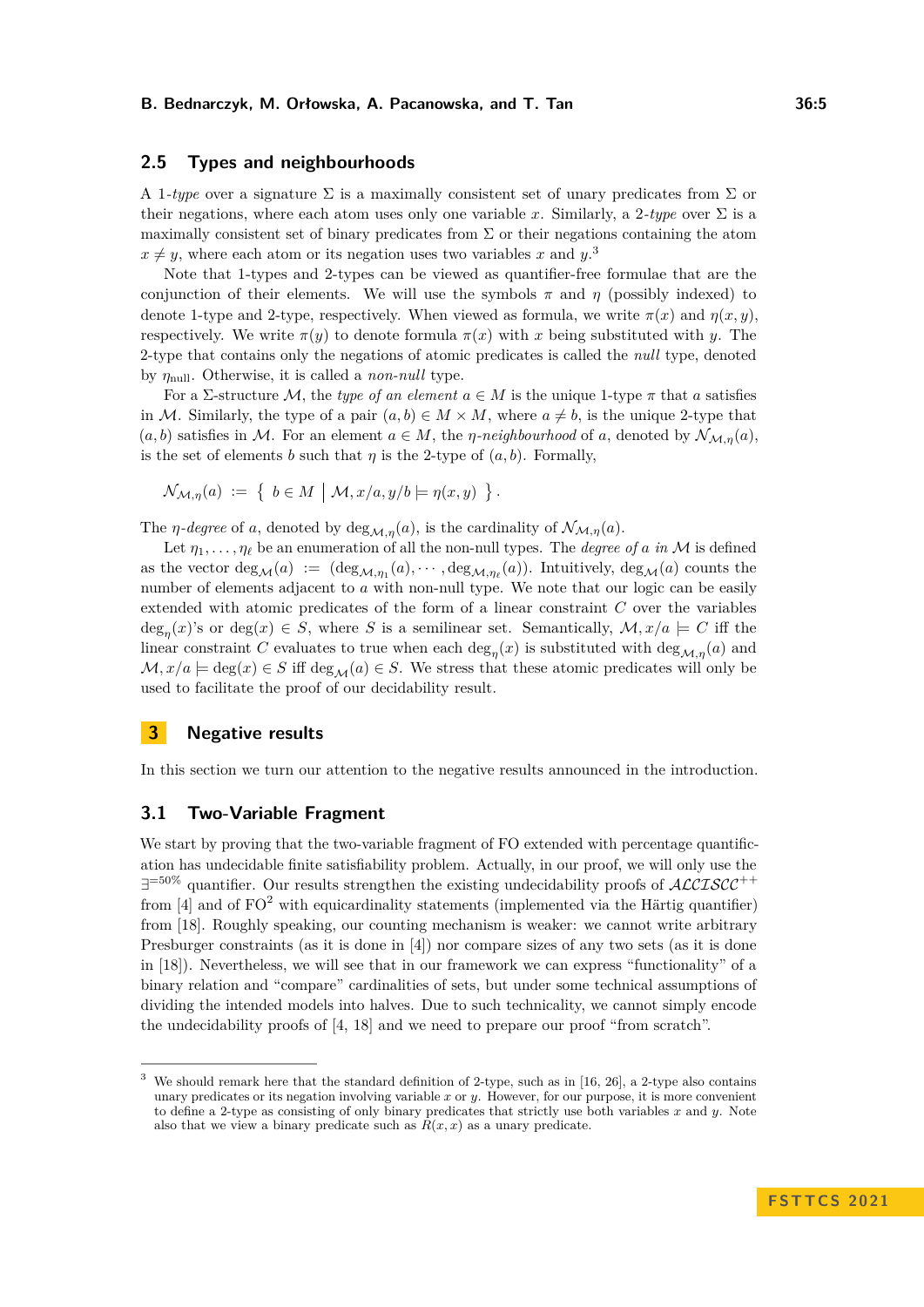#### **36:6 On Classical Decidable Logics Extended with Percentage Quantifiers and Arithmetics**

Our proof relies on encoding of Hilbert's tenth problem, whose simplified version is introduced below. In the classical version of *Hilbert's tenth problem* we ask whether a *diophantine equation*, i.e. a polynomial equation with integer coefficients, has a solution over N. It is well-known that such problem is undecidable [\[22\]](#page-14-8). By employing some routine transformations (e.g. by rearranging terms with negative coefficients, by replacing exponentiation by multiplication and by introducing fresh variable for partial results of multiplications or addition), one can reduce any diophantine equation to an equi-solvable system of equations, where the only allowed operations are addition or multiplication of two variables or assigning the value one to some of them. We refer to the problem of checking solvability (over N) of such systems of equations as SHTP (*simpler Hilbert's tenth problem*) and present its precise definition next. Note that, by the described reduction, SHTP is undecidable.

 $\triangleright$  **Definition 2** (SHTP). An input of SHTP is a system of equations  $\varepsilon$ , where each of its entries  $\varepsilon_i$  is in one of the following forms: (i)  $u_i = 1$ , (ii)  $u_i = v_i + w_i$ , (iii)  $u_i = v_i \cdot w_i$ , *where u<sup>i</sup> , v<sup>i</sup> , w<sup>i</sup> are pairwise distinct* variables *from some countably infinite set* Var*. In* SHTP *we ask whether an input system of equations ε, as described before, has a solution over* N*.*

### <span id="page-5-0"></span>**3.1.1 Playing with percentage quantifiers**

Before reducing SHTP to  $\text{FO}_{gl\%}^2$ , let us gain more intuitions of  $\text{FO}_{gl\%}^2$  and introduce a useful trick employing percentage quantifiers to express equi-cardinality statements. Let  $\mathcal M$  be a finite structure and let Half, R, J be unary predicates. We say that  $M$  is  $(Half, R, J)$ -separated whenever it satisfies the following conditions: (a) exactly half of the domain elements from  $\mathcal M$  satisfy Half (b) the satisfaction of R implies the satisfaction of Half (c) the satisfaction of J implies the non-satisfaction of Half. Roughly speaking, the above conditions entail that the elements satisfying R and those satisfying J are in different halves of the model. We show that under these assumptions one can enforce the equality  $|R(x)|_{\mathcal{M}} = |J(x)|_{\mathcal{M}}$ . Indeed, such a property can be expressed in  $\mathrm{FO}_{gl\%}^2$  with the following formula  $\varphi_{\text{eq}}(\text{Half}, \text{R}, \text{J})$ :

$$
\mathcal{A} := \begin{bmatrix} \begin{array}{c} \text{Half} \\ \text{R} \end{array} \\ \begin{array}{c} \end{array} \end{bmatrix} \begin{array}{c} \neg \text{Half} \\ \text{J} \end{array} \end{bmatrix} \models \varphi_{\text{eq}}(\text{Half}, R, J) := \exists^{=50\%} x \ (\text{Half}(x) \land \neg R(x)) \lor J(x)
$$

For intuitions on *φ*eq(Half*,* R*,* J), consult the above picture. We basically take all the elements satisfying Half (so exactly half of the domain elements, indicated by the green area). Next, we discard the elements labelled with R (so we get the green area without the circle inside) and replace them with the elements satisfying J (the red circle, note that  $J^{\mathcal{A}}$  and  $R^{\mathcal{A}}$ are disjoint!). The total number of selected elements is equal to half of the domain, thus  $|J^{\mathcal{M}}| = |R^{\mathcal{M}}|$ . The following fact is a direct consequence of the semantics of  $FO_{gl\%}^2$ .

► Fact 1. For (Half, R, J)-separated M we have  $M \models \varphi_{eq}(Half, R, J)$  iff  $|R(x)|_{\mathcal{M}} = |J(x)|_{\mathcal{M}}$ .

### **3.1.2 Undecidability proof**

Until the end of this section, let us fix  $\varepsilon$ , a valid input of SHTP. By  $\text{Var}(\varepsilon) = \{u, v, w, \ldots\}$ we denote the set of all variables appearing in  $\varepsilon$ , and with  $|\varepsilon|$  we denote the total number of entries in  $\varepsilon$ . Let  $\mathcal M$  be a finite structure.

The main idea of the encoding is fairly simple: in the intended model  $\mathcal M$  some elements will be labelled with  $A_u$  predicates, ranging over variables  $u \in \text{Var}(\varepsilon)$ , and the number of such elements will indicate the value of  $u$  in an example solution to  $\varepsilon$ . The only tricky part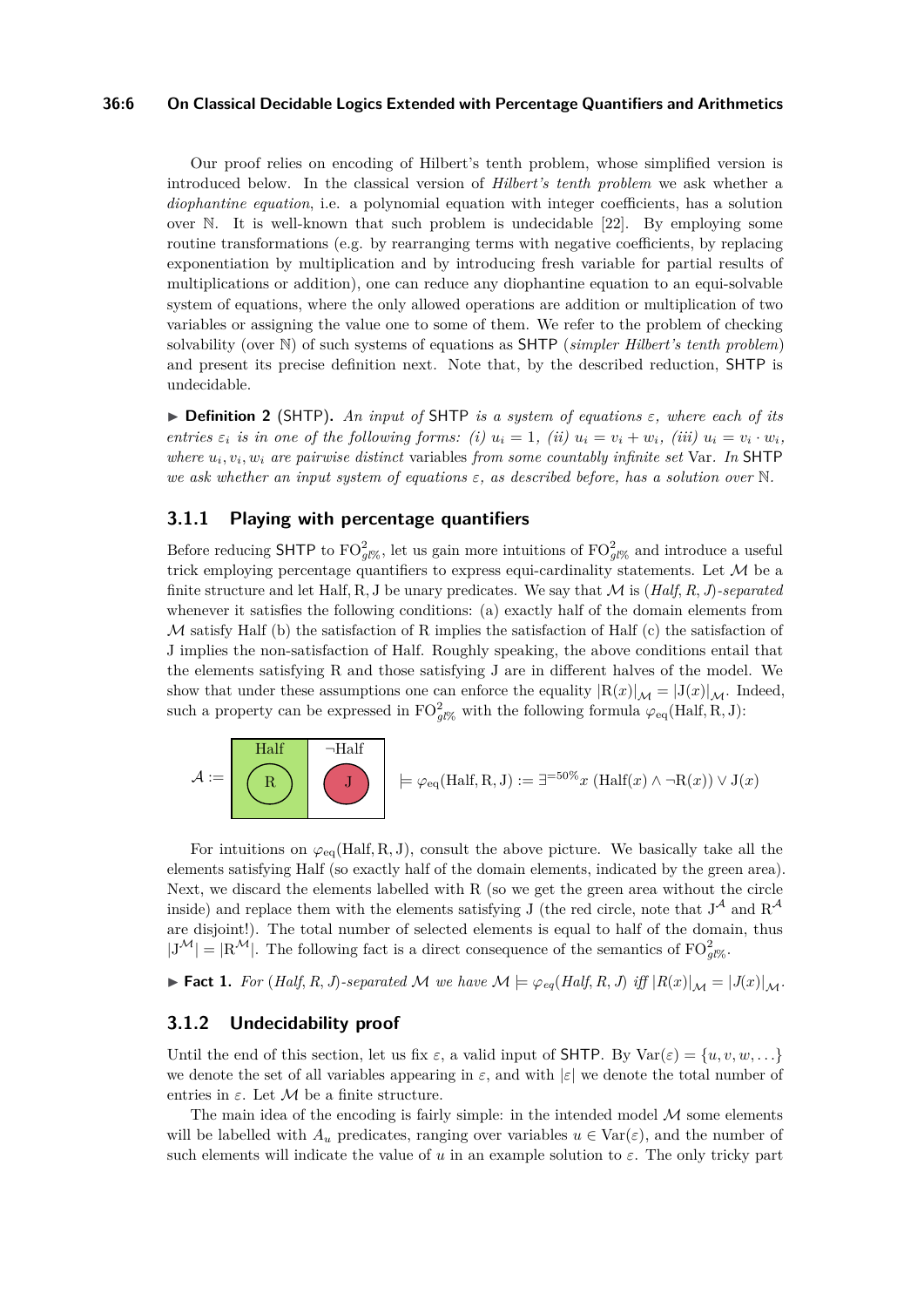#### **B. Bednarczyk, M. Orłowska, A. Pacanowska, and T. Tan 36:7**

here is to encode multiplication of variables. Once  $\varepsilon$  contains an entry  $w = u \cdot v$ , we need to ensure that  $|A_w(x)|_{\mathcal{M}} = |A_u(x)|_{\mathcal{M}} \cdot |A_v(x)|_{\mathcal{M}}$  holds. It is achieved by linking, via a binary relation Mult<sup>M</sup>, each element from  $A_u^{\mathcal{M}}$  with exactly  $|A_v(x)|_{\mathcal{M}}$  elements satisfying  $A_w$ , which relies on imposing equicardinality statements. To ensure that the performed multiplication is correct, each element labelled with  $A_w^{\mathcal{M}}$  has exactly one predecessor from  $A_u^{\mathcal{M}}$  and hence the relation Mult<sup> $M$ </sup> is backward-functional.

We start with a formula inducing a labelling of elements with variable predicates and ensuring that all elements of  $M$  satisfy at most one variable predicate. Note that it can happen that there will be auxiliary elements that are not labelled with any of the variable predicates.

$$
(\varphi_{\text{var}}^{\varepsilon}) \quad \forall x \bigwedge_{u \neq v \in \text{Var}(\varepsilon)} \neg (A_u(x) \land A_v(x)).
$$

We now focus on encoding the entries of  $\varepsilon$ . For an entry  $\varepsilon_i$  of the form  $u_i = 1$  we write:

$$
(\varphi_{u_i=1}) \quad \exists x \ A_{u_i}(x) \land \forall x \forall y \ (A_{u_i}(x) \land A_{u_i}(y)) \to x = y
$$

**Fact 2.**  $\mathcal{M} \models \varphi_{u \in \mathbb{R}}$  *holds iff there is exactly one element in*  $\mathcal{M}$  *satisfying*  $A_u(x)$ *.* To deal with entries  $\varepsilon_i$  of the form  $w_i = u_i + v_i$  or  $w_i = u_i \cdot v_i$  we need to "prepare an area" for the encoding, similarly to Section [3.1.1.](#page-5-0) First, we cover domain elements of M by *layers*. The *i*-th layer is divided into halves with  $FHalf<sup>[i]</sup>$  and  $SHalf<sup>[i]</sup>$  predicates with:

$$
(\varphi_{\text{halves}}^i) \quad \forall x \left( \text{FHalf}^{[i]}(x) \leftrightarrow \neg \text{SHalf}^{[i]}(x) \right) \land \exists^{\text{=50\%}} x \text{ FHalf}^{[i]}(x)
$$

**Fact 3.**  $M \models \varphi_{halves}^i$  holds iff exactly half of the domain elements from M are labelled with FHalf<sup>[*i*]</sup> and the other half of elements are labelled with SHalf<sup>[*i*]</sup>.

Second, we need to ensure that in the *i*-th layer of  $M$ , the elements satisfying  $A_{u_i}$  or  $A_{v_i}$ are in the first half, whereas elements satisfying  $A_{w_i}$  are in the second half. We do it with:

$$
(\varphi^i_{\text{parti}}(u_i, v_i, w_i)) \quad \forall x \left( [(A_{u_i}(x) \lor A_{v_i}(x)) \to \text{FHalf}^{[i]}(x)] \land [A_{w_i}(x) \to \text{SHalf}^{[i]}(x)] \right)
$$

► Fact 4.  $\mathcal{M} \models \varphi_{parti}^{i}(u_i, v_i, w_i)$  holds iff for all elements  $a \in M$ , if a satisfies  $A_{u_i}(x) \vee A_{v_i}(x)$ *then a also satisfies*  $FHalf^{i]}(x)$  *and if a satisfies*  $A_{w_i}(x)$  *then a also satisfies*  $SHalf^{i]}(x)$ *.* 

Gathering the presented formulae, we call a structure M *well-prepared*, if it satisfies the conjunction of all previous formulae over  $1 \leq i \leq |\varepsilon|$  and over all entries  $\varepsilon_i$  from the system  $\varepsilon$ . The forthcoming encodings will be given under the assumption of *well-preparedness*.

Now, for the encoding of addition, assume that  $\varepsilon_i$  is of the form  $u_i + v_i = w_i$ . Thus in our encoding, we would like to express that  $|A_{u_i}(x)|_{\mathcal{M}} + |A_{v_i}(x)|_{\mathcal{M}} = |A_{w_i}(x)|_{\mathcal{M}}$ , which is clearly equivalent to  $|A_{w_i}(x)|_{\mathcal{M}} - |A_{u_i}(x)|_{\mathcal{M}} - |A_{v_i}(x)|_{\mathcal{M}} = 0$  and also to  $|A_{w_i}(x)|_{\mathcal{M}} +$  $|F\text{Half}^{[i]}(x)|_{\mathcal{M}} - |A_{u_i}(x)|_{\mathcal{M}} - |A_{v_i}(x)|_{\mathcal{M}} = |F\text{Half}^{[i]}(x)|_{\mathcal{M}}$ . Knowing that exactly 50% of domain elements of an intended model satisfy FHalf<sup>[*i*]</sup> and that  $A_{u_i}, A_{v_i}$  and  $A_{w_i}$  label disjoint parts of the model, we can write the obtained equation as an  $\text{FO}_{g l \%}^2$  formula:

$$
\left(\varphi_{\text{add}}^i(u_i, v_i, w_i)\right) \quad \exists^{=50\%} x \left(A_{w_i}(x) \vee (\text{FHalf}^{[i]}(x) \wedge \neg A_{u_i}(x) \wedge \neg A_{v_i}(x))\right)
$$
  
Note that the above formula is exactly the  $\varphi_{\text{eq}}(\text{Half}, R, J)$  formula from Section 3.1.1, with  
Half = FHalf<sup>[i]</sup>(x), J = A\_{w\_i} and R defined as a union of  $A_{u_i}$  and  $A_{v_i}$ . Hence, we conclude:

**Lemma 3.** A well-prepared M satisfies  $\varphi_{add}^i(u_i, v_i, w_i)$  iff  $|A_{u_i}(x)|_{\mathcal{M}}+|A_{v_i}(x)|_{\mathcal{M}} =$  $|A_{w_i}(x)|_{\mathcal{M}}$ .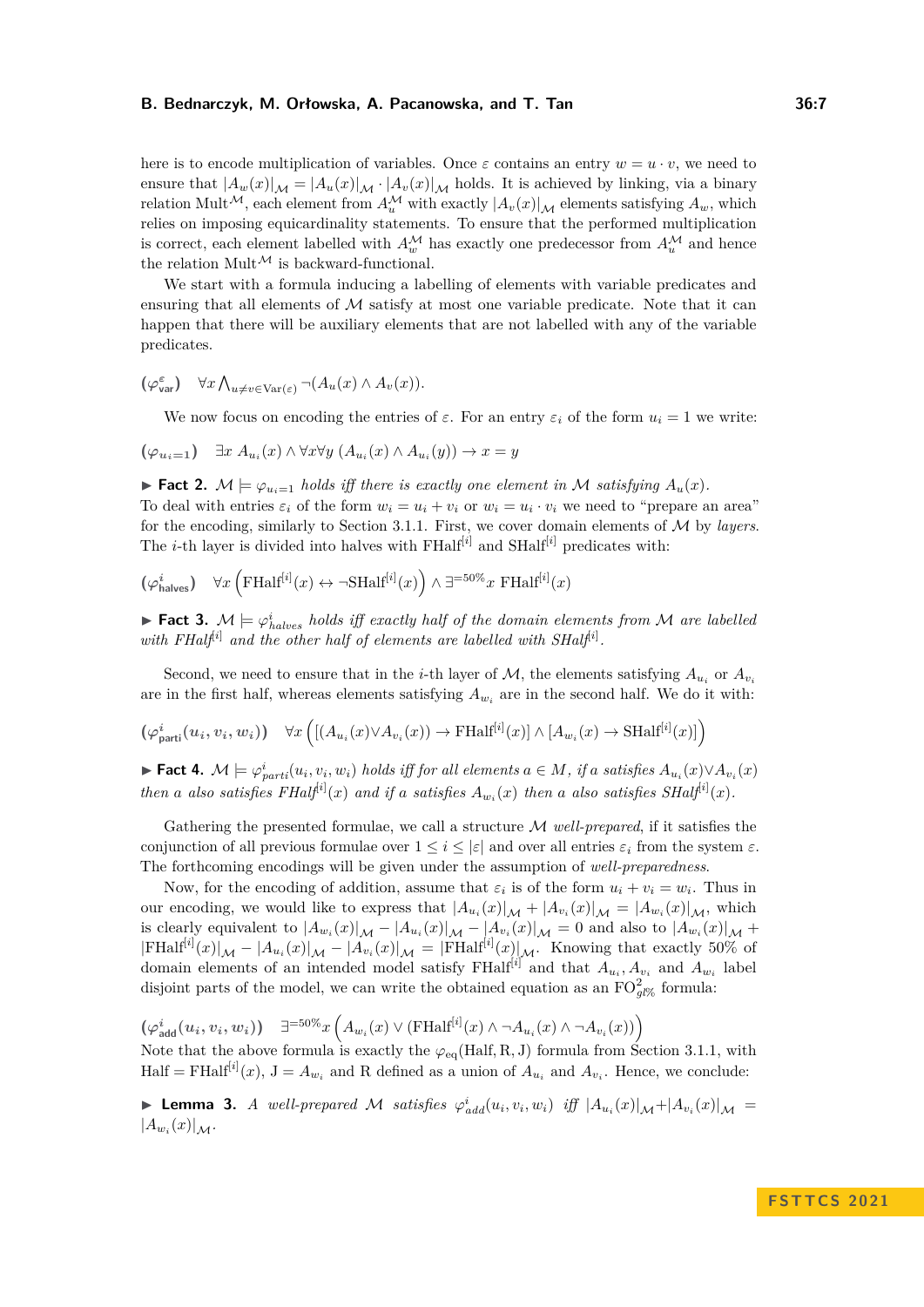#### **36:8 On Classical Decidable Logics Extended with Percentage Quantifiers and Arithmetics**

The only missing part is the encoding of multiplication. Take  $\varepsilon_i$  of the form  $u_i \cdot v_i = w_i$ . As already described in the overview, our definition of multiplication requires three steps:

(link) A binary relation  $\text{Mult}_i^{\mathcal{M}}$  links each element from  $A_{w_i}^{\mathcal{M}}$  to some element from  $A_{u_i}^{\mathcal{M}}$ . (count) Each element from *M* satisfying  $A_{u_i}(x)$  has exactly  $|A_{v_i}(x)|_{\mathcal{M}}$  Mult<sub>i</sub><sup> $M$ </sup>-successors. (bfunc) The binary relation  $Mult_i^{\mathcal{M}}$  is backward-functional.

Such properties can be expressed with the help of  $\exists$ <sup>=50%</sup> quantifier, as presented below:

$$
(\varphi_{\text{link}}^i(u_i, w_i)) \ \forall y \ A_{w_i}(y) \to \exists x \ \text{Mult}_i(x, y) \land \forall x \forall y \ \text{Mult}_i(x, y) \to (A_{u_i}(x) \land A_{w_i}(y))
$$
  

$$
(\varphi_{\text{count}}^i(u_i, v_i, w_i)) \ \forall x \ A_{u_i}(x) \to \exists^{=50\%} y \left( [\text{SHalf}^{[i]}(y) \land \neg \text{Mult}_i(x, y)] \lor A_{v_i}(y) \right)
$$
  

$$
(\varphi_{\text{bfunc}}^i(u_i, v_i, w_i)) \ \forall x \ A_{w_i}(x) \to \exists^{=50\%} y \left( [\text{SHalf}^{[i]}(y) \land x \neq y] \lor \text{Mult}_i(y, x) \right)
$$

While the first formula, namely  $\varphi_{\text{link}}^i(u_i, w_i)$ , is immediate to write, the next two are more involved. A careful reader can notice that they are actually instances of  $\varphi_{eq}(Half, R, J)$ formula from Section [3.1.1.](#page-5-0) In the case of  $\varphi_{\text{count}}^i(u_i, v_i, w_i)$  we have Half = SHalf<sup>[*i*]</sup>,  $J = A_{v_i}$ and the Mult*i*-successors of *x* play the role of elements labelled by R. For the last formula one can see that we remove exactly one element from  $\text{SHalf}^{[i]}$  (*y* that is equal to *x*) and we replace it with the  $Mult_i$ -predecessors of  $x$ , which implies that there is the unique such predecessor. We summarise the mentioned facts as follows:

**Example 4.** Let M be a well-prepared structure satisfying  $\varphi_{link}^i(u_i, w_i)$ . We have that (i) M satisfies  $\varphi_{count}^i(u_i, v_i, w_i)$  iff every  $a \in M$  satisfying  $A_{u_i}$  is connected via Mult<sub>i</sub> to exactly  $|A_{v_i}|$ elements satisfying  $A_{w_i}$  and (ii) M satisfies  $\varphi_{bfunc}^i(u_i, v_i, w_i)$  iff the binary relation Mult<sub>i</sub><sup>M</sup> *linking elements satisfying*  $A_{u_i}(x)$  *with those satisfying*  $A_{w_i}(x)$  *is backward-functional.* 

Putting the last three properties together, we encode multiplication as their conjunction:

 $(\varphi_{\text{mult}}^i(u_i, v_i, w_i)) \quad \varphi_{\text{link}}^i(u_i, v_i, w_i) \wedge \varphi_{\text{count}}^i(u_i, v_i, w_i) \wedge \varphi_{\text{bfunc}}^i(u_i, v_i, w_i)$ 

**Lemma 5.** If a well-prepared M satisfies  $\varphi_{mult}^i(u_i, v_i, w_i)$ , then  $|A_{u_i}(x)|_{\mathcal{M}} \cdot |A_{v_i}(x)|_{\mathcal{M}} =$  $|A_{w_i}(x)|_{\mathcal{M}}$ .

Let  $\varphi_{\text{red}}^{\varepsilon}$  be  $\varphi_{\text{var}}^{\varepsilon}$  supplemented with a conjunction of formulae  $\varphi_{\text{entry}}^{\varepsilon_i}$ , where  $\varphi_{\text{entry}}^{\varepsilon_i}$  is respectively: (i)  $\varphi_{u_i=1}$  if  $\varepsilon_i$  is equal to  $u_i=1$ , (ii)  $\varphi_{\text{halves}}^i \wedge \varphi_{\text{parti}}^i(u_i, v_i, w_i) \wedge \varphi_{\text{add}}^i(u_i, v_i, w_i)$ for  $\varepsilon_i$  of the form  $u_i + v_i = w_i$  and (iii)  $\varphi_{\text{halves}}^i \wedge \varphi_{\text{parti}}^i(u_i, v_i, w_i) \wedge \varphi_{\text{mult}}^i(u_i, v_i, w_i)$  for  $\varepsilon_i$ of the form  $u_i \cdot v_i = w_i$ . As the last piece in the proof we show that each solution of the system  $\varepsilon$  corresponds to some model of  $\varphi_{\text{red}}^{\varepsilon}$ . Its proof is routine and relies on the correctness of all previously announced facts (consult [\[7,](#page-13-12) Appendix B] for more details). Hence, by the undecidability of SHTP, we immediately conclude:

**Theorem 6.** The finite satisfiability problem for  $\text{FO}_{g\text{PS}}^2$  is undecidable, even when the only *percentage quantifier allowed is* ∃ =50%*.*

Note that in our proof above, all the presented formulas can be easily transformed to formulae under the local semantics of percentage quantifiers as follows. First, we introduce a fresh binary symbol *U* and enforce it to be interpreted as the universal relation with  $\forall x \forall y \ U(x, y)$ . Then, we replace every occurrence of  $\exists^{=50\%} x \varphi$  by  $\exists_{U}^{=50\%} x \varphi$ . Obviously, the resulting formula is  $FO^2$  formula with local percentage quantifiers. Thus we conclude:

**• Corollary 7.** The finite satisfiability problem for  $\text{FO}_{loc\%}^2$  is undecidable.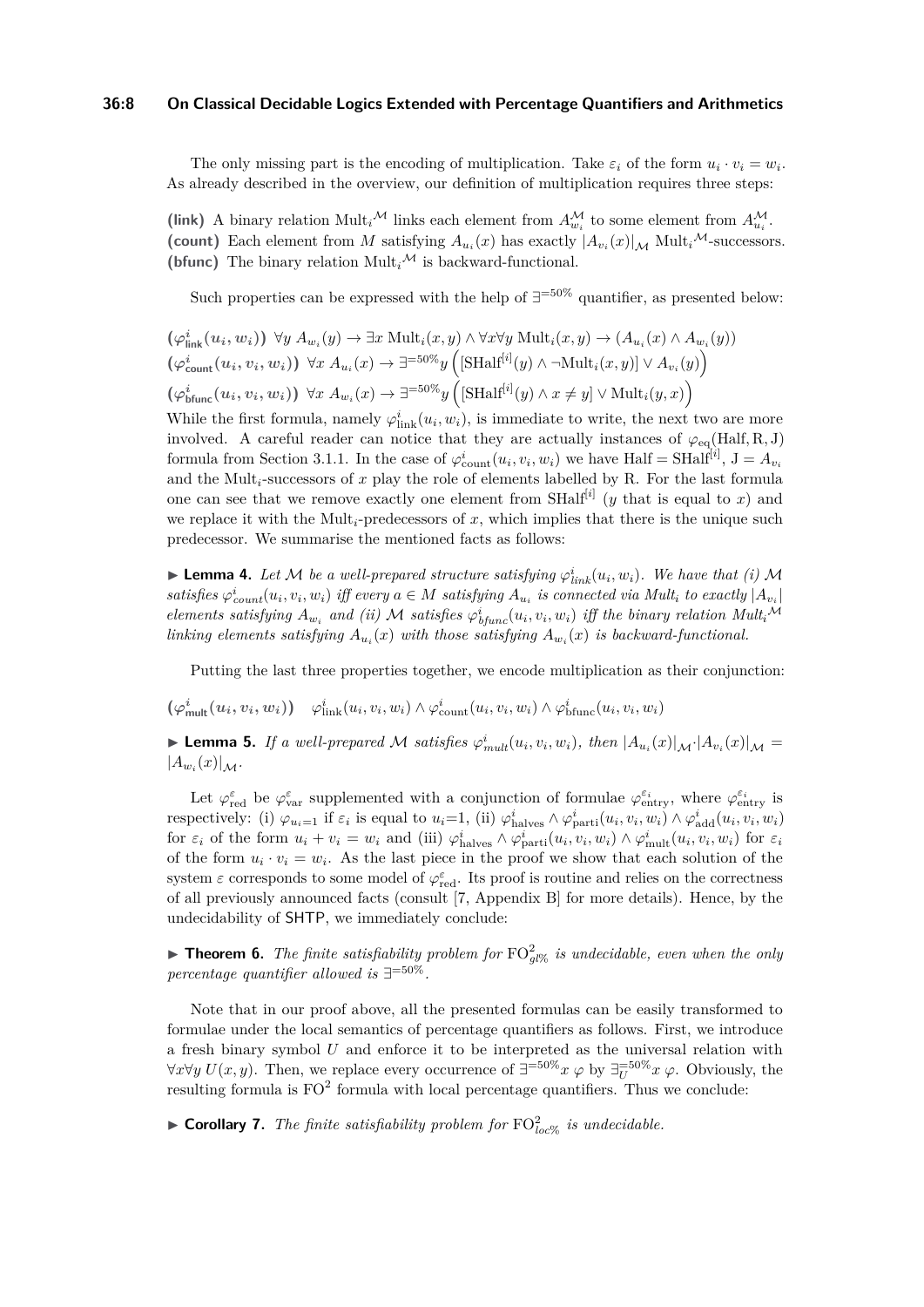### **3.2 Guarded Fragment**

We now focus on the second seminal fragment of FO considered in this paper, namely on the guarded-fragment GF. We start from the global semantics of percentage quantifiers. Consider a unary predicate H, whose interpretation is constrained to label exactly half of the domain with  $\exists^{=50\%} x \mathbb{H}(x)$ . We then employ the formula

 $\forall x \ x = x \rightarrow \exists^{=50\%} y$  [U(*x, y*) ∧ H(*y*)] ∧  $\exists^{=50\%} y$  [U(*x, y*) ∧ ¬H(*y*)],

whose satisfaction by M entails that  $U^{\mathcal{M}}$  is the universal relation. Hence, by putting U as a dummy guard in every formula in the undecidability proof of  $\mathrm{FO}^2_{loc\%}$ , we conclude:

 $\triangleright$  **Corollary 8.** *The finite satisfiability problem for* GF<sub>*ql*%</sub> *is undecidable, even when restricted to its two-variable fragment*  $GF_{gl\%}^2$ .

It turns out that the undecidability still holds for GF once we switch from the global to the local semantics of percentage counting. In order to show it, we present a reduction from  $GF<sup>3</sup>[F]$  (i.e. the three-variable fragment of GF with a distinguished binary F interpreted as a functional relation), whose finite satisfiability was shown to be undecidable in [\[15\]](#page-13-13).

**• Theorem 9.** The finite satisfiability problem for  $GF_{loc\%}$  (and even  $GF_{loc\%}^3$ ) is undecidable.

**Proof sketch.** By reduction from  $GF^3[F]$  it suffices to express that F is functional. Let H, R be fresh binary relational symbols. We use a similar trick to the one from Section [3.1.1,](#page-5-0) where  $H(x, \cdot)$  plays the role of Half (note that *H* may induce different partitions for different *x*),  $R(\cdot, y)$  plays the role of R and *y* in  $x = y$  plays the role of J.

The functionality of *F* can be expressed with:

$$
\varphi_{func} := \forall x \ x = x \to [(\forall y \ F(x, y) \to R(x, y)) \land (\exists_R^{-50\%} y \ H(x, y)) \land
$$

$$
(\forall y \ F(x, y) \to (\neg H(x, y) \lor x = y)) \land (\exists_R^{-50\%} y \ ((H(x, y) \land x \neq y) \lor F(x, y)))]
$$

In the appendix we will show that if  $M \models \varphi_{func}$  then *F* is indeed functional and every structure  $M$  with functional  $F$  can be extended by  $H$  and  $R$ , such that  $\varphi_{func}$  holds.

The similar proof techniques do not work for  $GF^2$ , since  $GF^2$  with counting is decidable [\[27\]](#page-14-9). Thus, in the forthcoming section we show that decidability status transfers not only to  $GF<sup>2</sup>$ with percentage counting, but also with Presburger arithmetics. This can be then applied to infer decidability of several modal and description logics, see [\[7,](#page-13-12) Appendix A].

### <span id="page-8-1"></span>**4 Positive results**

We next show that the finite satisfiability problem for  $GF_{pres}^2$  is decidable, as stated below.

<span id="page-8-0"></span> $\blacktriangleright$  **Theorem 10.** The finite satisfiability problem for  $GF_{pres}^2$  is decidable.

It is also worth pointing out that Theorem [10](#page-8-0) together with a minor modification of existing techniques [\[3\]](#page-13-14) yields decidability of conjunctive query entailment problem for  $GF_{pres}^{2}$ , i.e. a problem of checking if an existentially quantified conjunction of atoms is entailed by  $GF<sub>pres</sub><sup>2</sup>$  formula. This is a fundamental object of study in the area of logic-based knowledge representation. All the proofs and appropriate definitions are moved to [\[7,](#page-13-12) Appendix D].

 $\blacktriangleright$  **Theorem 11.** *Finite conjunctive query entailment for*  $GF_{pres}^2$  *is decidable.*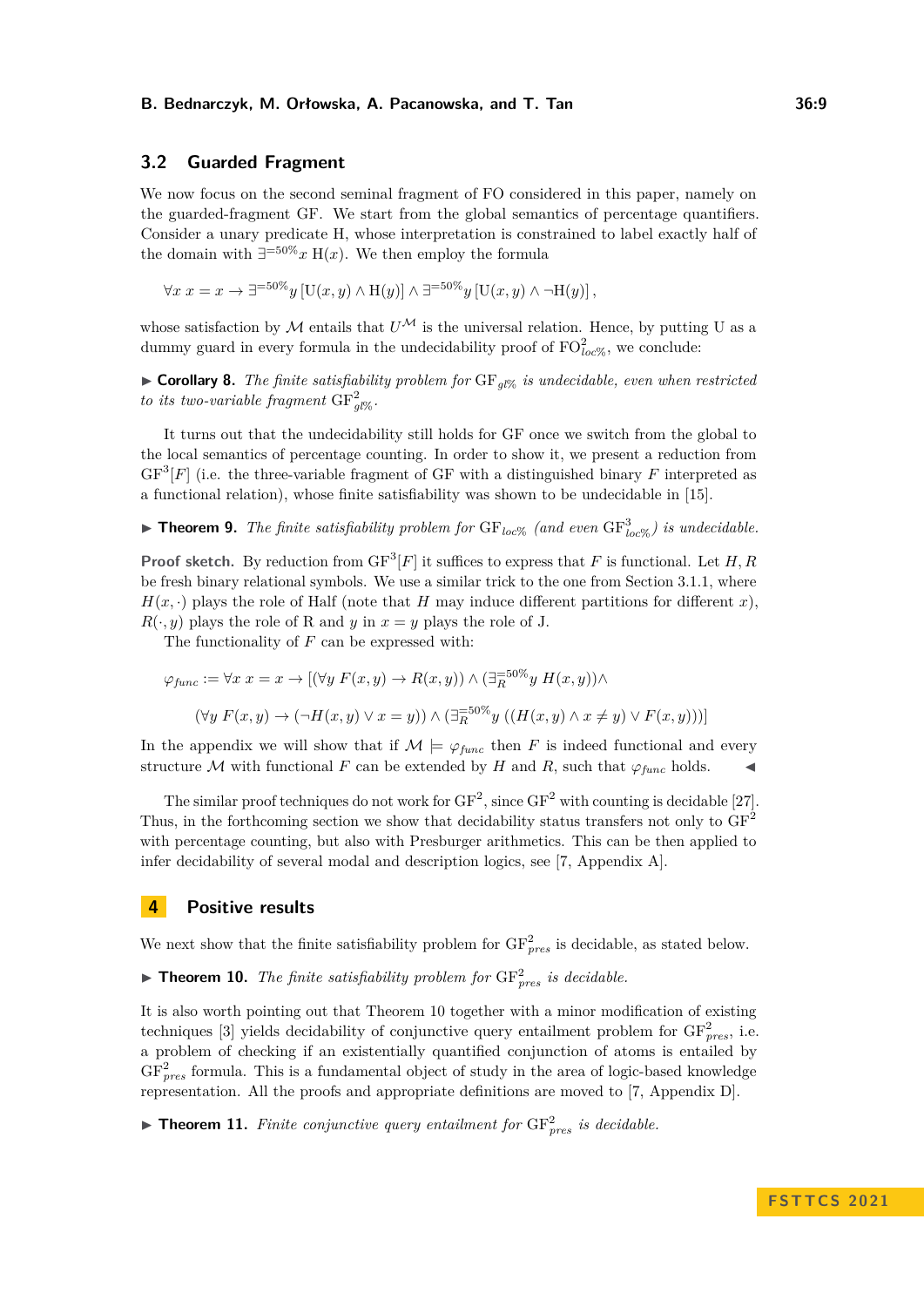#### **36:10 On Classical Decidable Logics Extended with Percentage Quantifiers and Arithmetics**

The rest of this section will be devoted to the proof of Theorem [10,](#page-8-0) which goes by reduction to the two-variable fragment of FO with counting quantifiers  $\exists^{=k}, \exists^{\leq k}$  for  $k \in \mathbb{N}$ with their obvious semantics. Since the finite satisfiability of  $C<sup>2</sup>$  is decidable [\[26\]](#page-14-5), Theorem [10](#page-8-0) follows.<sup>[4](#page-9-0)</sup>

## **4.1 Transforming GF<sup>2</sup> pres formulae into C<sup>2</sup>**

It is convenient to work with formulae in the appropriate normal form. Following a routine renaming technique (see e.g. [\[19\]](#page-14-10)) we can convert in linear time a  $GF_{pres}^2$  formula into the following equisatisfiable normal form (over an extended signature):

$$
\Psi_0 \quad := \quad \forall x \ \gamma(x) \land \bigwedge_{i=1}^n \left( \forall x \forall y \ e_i(x, y) \to \alpha_i(x, y) \right) \land \bigwedge_{i=1}^m \forall x \Big( \sum_{j=1}^{n_i} \lambda_{i,j} \cdot \#_{y}^{r_{i,j}} [x \neq y] \circledast \delta_i \Big),
$$

where  $\gamma(x)$  and each  $\alpha_i(x, y)$  are quantifier-free formulae, each  $e_i(x, y)$  is atomic predicate and all  $\lambda_{i,j}$ 's and  $\delta_i$ 's are integers, and ⊛ is as in Section [2.2.](#page-2-1)

Then, for every non-null type  $\eta$ , we replace each of the expressions  $\#_{y}^{r_{i,j}}[x \neq y]$  with the sum of all the degrees  $\deg_{\eta}(x)$  with  $\eta$  containing  $r_{i,j}(x, y)$ , i.e. the sum  $\sum_{r_{i,j}(x, y) \in \eta} \deg_{\eta}(x)$ . Moreover, since  $\bigwedge \forall$  commutes, we obtain the following formula:

$$
\Psi' := \forall x \ \gamma(x) \land \bigwedge_{i=1}^{n} \left( \forall x \forall y \ e_i(x, y) \rightarrow \alpha_i(x, y) \right) \land \forall x \bigwedge_{i=1}^{m} \left( \sum_{j=1}^{n_i} \lambda_{i,j} \cdot \sum_{r_{i,j}(x, y) \in \eta} \deg_{\eta}(x) \circledast \delta_i \right)
$$

Note that the conjunction  $\bigwedge_{i=1}^{m} \left( \sum_{j=1}^{n_i} \lambda_{i,j} \cdot \sum_{r_{i,j}(x,y) \in \eta} \deg_{\eta}(x) \circledast \delta_i \right)$  is a Presburger formula with free variables  $\deg_{\eta}(x)$ 's, for every non-null type  $\eta$ <sup>[5](#page-9-1)</sup>. Thus, by Theorem [1,](#page-3-1) we can compute a set of tuples of vectors  $\{(\bar{v}_{1,0}, \bar{c}_{1,1}, \ldots, \bar{v}_{1,k_1}), \ldots, (\bar{v}_{p,0}, \bar{v}_{p,1}, \ldots, \bar{v}_{p,k_p})\}$  and further rewrite  $\Psi'$  into the following formula:

$$
\Psi = \forall x \ \gamma(x) \ \land \ \bigwedge_{i=1}^{n} \left( \forall x \forall y \ e_i(x, y) \to \alpha_i(x, y) \right) \ \land \ \forall x \ \deg(x) \in S
$$

where  $S = \bigcup_{i=1}^p L(\bar{c}_{i,0}; \bar{c}_{i,1}, \ldots, \bar{c}_{i,k_i})$ . We stress that technically  $\Psi$  is no longer in  $GF_{pres}^2$ .

In the following we will show how to transform  $\Psi$  into a  $C^2$  formula  $\Psi^*$  such that they are (finitely) equi-satisfiable. For every  $i = 1, \ldots, p$ , let  $S_i = L(\bar{v}_{i,0}; \bar{v}_{i,1}, \ldots, \bar{v}_{i,k_i})$ . Recall that offset $(S_i)$  is the offset vector  $\bar{v}_{i,0}$  and  $\text{prd}(S_i)$  is the set of periodic vectors of  $S_i$ , i.e.  ${\lbrace \bar{v}_{i,1}, \ldots, \bar{v}_{i,k_i} \rbrace}$ . Consider the following formulae  $\xi$  and  $\phi$ .

$$
\xi \ := \ \forall x \bigvee_{i=1}^p \underline{\operatorname{deg}}(x) = \operatorname{offset}(S_i) \ \lor \ \underline{\operatorname{deg}}(x) \in \operatorname{prd}(S_i), \ \ \phi \ := \ \forall x \bigwedge_{i=1}^p \underline{\operatorname{deg}}(x) \neq \operatorname{offset}(S_i) \ \to \ \exists y \ \varphi(x,y)
$$

where  $\varphi(x, y)$  is the conjunction expressing the following properties:

- The 1-types of *x* and *y* equal. It can be expressed with the formula  $\bigwedge_U U(x) \leftrightarrow U(y)$ , where  $U$  ranges over unary predicates appearing in  $\Psi$ .
- $\qquad$  deg(*x*)  $\in$  prd(*S*<sub>*j*</sub>) and deg(*y*) = offset(*S*<sub>*j*</sub>) for some  $1 \leq j \leq p$ .

<span id="page-9-0"></span><sup>&</sup>lt;sup>4</sup> Note that we propose a reduction into  $C^2$ , not into the *guarded*  $C^2$ , which might seem to be more appropriate. As we will see soon, a bit of non-guarded quantification is required in our proof.

<span id="page-9-1"></span><sup>&</sup>lt;sup>5</sup> Technically speaking, in the standard definition of Presburger formula, the equality  $f \equiv_d g$  is not allowed. However, it can be rewritten as  $\exists x_1 \exists x_2 (f + x_1 d = g + x_2 d)$ .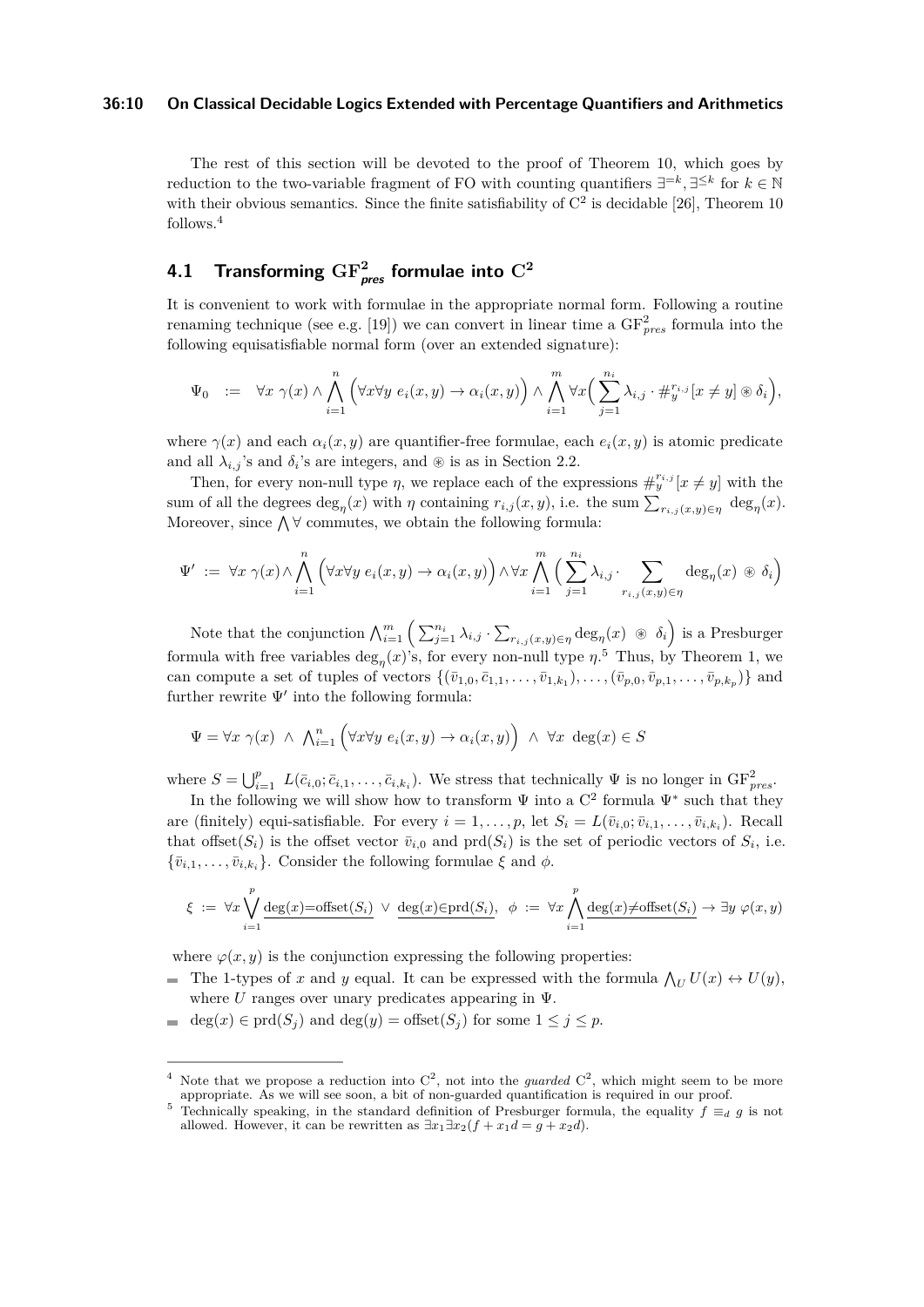Note that  $deg(x) = offset(S_i)$  can be written as a C<sup>2</sup> formula. For example, if  $\bar{v}_{i,0} =$  $(d_1, \ldots, d_\ell)$ , it is written as  $\bigwedge_{j=1}^{\ell} \exists^{=d_j} y \; \eta_j(x, y)$ . We can proceed with  $\deg(x) \in \text{prd}(S_i)$ similarly, since  $\text{ord}(S_i)$  contains only finitely many vectors. Finally, we put  $\Psi^*$  to be

$$
\Psi^* \quad := \quad \forall x \ \gamma(x) \ \land \ \bigwedge_{i=1}^n \forall x \forall y \ e_i(x, y) \ \to \alpha_i(x, y) \quad \land \quad \xi \quad \land \quad \phi.
$$

We will show that  $\Psi$  and  $\Psi^*$  are finitely equi-satisfiable, as stated formally below.

<span id="page-10-0"></span>▶ **Lemma 12.** Ψ *is finitely satisfiable if and only if* Ψ<sup>∗</sup> *is.*

We delegate the proof of Lemma [12](#page-10-0) to the next section. We conclude by stating that the complexity of our decision procedure is 3NExpTime. For more details of our analysis, see Section [4.3.](#page-12-0) Note that if we follow the decision procedure described in [\[13\]](#page-13-10) for converting a system of linear equations to its semilinear set representation we will obtain a non-elementary complexity. This is because we need to perform *k*−1 intersections, where *k* is the number of linear constraints in the formula  $\Psi'$ , and the procedure in [\[13\]](#page-13-10) for handling each intersection yields an exponential blow-up. Instead, we use the results in [\[12,](#page-13-15) [25,](#page-14-11) [10\]](#page-13-16) and obtain the complexity 3NExpTime, which though still high, falls within the elementary class.

### **4.2 Correctness of the translation**

Before we proceed with the proof, we need to define some terminology. Let  $\mathcal M$  be a finite model. Let  $a, b \in A$  be such that the 2-type of  $(a, b)$  is  $\eta_{null}$ , i.e. the null-type and that *a* and *b* have the same 1-type. Suppose  $c_1, \ldots, c_s$  are all elements such that the 2-type of each  $(a, c_j)$ , denoted by  $\eta'_j$ , is non-null. Likewise,  $d_1, \ldots, d_t$  are all the elements such that the 2-type of  $(b, d_j)$ , denoted by  $\eta''_j$ , is non-null. Moreover,  $c_1, \ldots, c_s, d_1, \ldots, d_t$  are pair-wise different.

"Merging"  $a$  and  $b$  into one new element  $\hat{a}$  is defined similarly to the one in the graphtheoretic sense where  $a$  and  $b$  are merged into  $\hat{a}$  such that the following holds.

- The 2-types of each  $(\hat{a}, c_j)$  are equal to the original 2-types of  $(a, c_j)$ , for all  $j = 1, \ldots, s$ .  $\blacksquare$
- The 2-types of each  $(\hat{a}, d_i)$  are equal to the original 2-types of  $(a, d_i)$ , for all  $j = 1, \ldots, t$ .
- The 2-types of  $(\hat{a}, a')$  is the null type, for every  $a' \notin \{c_1, \ldots, c_2, d_1, \ldots, d_t\}$ .
- The 1-type of  $\hat{a}$  is the original 1-type of  $a$  (which is the same as the 1-type of  $b$ ).



Note that we require that the original 2-type of  $(a, b)$  is the null type. Thus, after the merging, the degree of  $\hat{a}$  is the sum of the original degrees of  $a$  and  $b$ . Moreover, the 1-type of  $\hat{a}$  is the same as the original 1-type of *a* and *b*. Thus, if  $\forall x \forall y \ e_i(x, y) \rightarrow \alpha_i(x, y)$  holds in M, after the merging, it will still hold. Likewise, if  $\forall x \gamma(x)$  holds in M, it will still hold after the merging.

For the inverse, we define the "splitting" of an element  $\hat{a}$  into two elements *a* and *b* as illustrated above, where the 1-type of  $a$  and  $b$  is the same as the 1-type of  $\hat{a}$  and the 2-type of  $(a, b)$  is set to be  $\eta_{\text{null}}$ . After the splitting, the sum of the degrees of *a* and *b* is the same as the original degree of  $\hat{a}$ . Moreover, since the 2-type of  $(a, b)$  is  $\eta_{\text{null}}$ ,  $\mathcal{M}$ ,  $x/a$ ,  $y/b \not\models e_i(x, y)$ . Thus, if  $\forall x \forall y \ e_i(x, y) \rightarrow \alpha_i(x, y)$  holds in the original M, it will still hold after the splitting.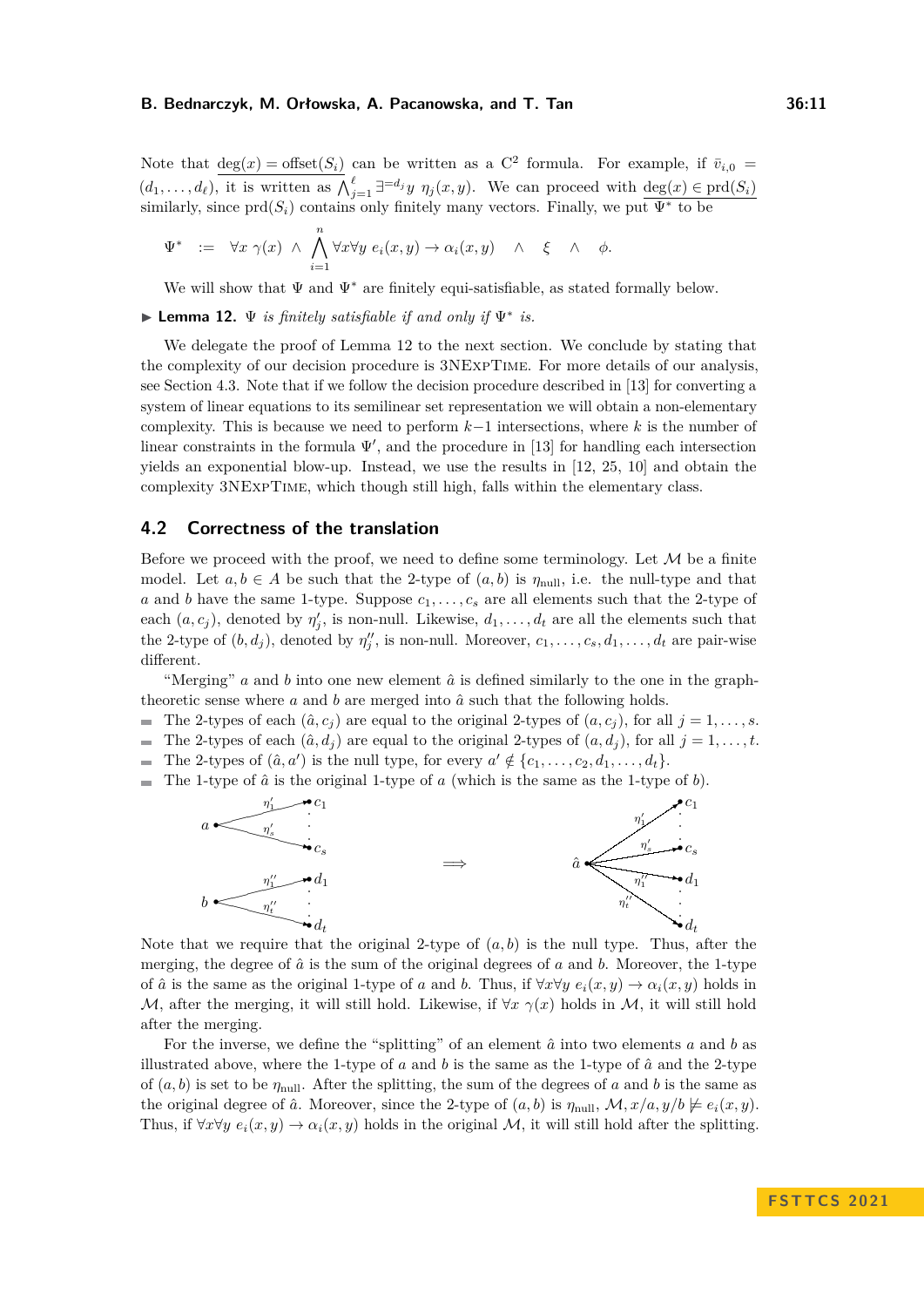#### **36:12 On Classical Decidable Logics Extended with Percentage Quantifiers and Arithmetics**

### ▶ **Lemma 13.** *If*  $\Psi$  *is finitely satisfiable then*  $\Psi^*$  *is.*

**Proof.** Let M be a finite model of  $\Psi$ . We will construct a finite model  $\mathcal{M}^* \models \Psi^*$  by splitting every element in  $M$  into several elements so that their degrees are either one of the offset vectors of *S* or one of the period vectors.

Let  $a \in A$  and  $\deg_{\mathcal{M}}(a) \in S_i$ , for some  $1 \leq i \leq p$ . Suppose  $\deg_{\mathcal{M}}(a) = \bar{v}_{i,0} + \sum_{j=1}^{k_i} n_j \bar{v}_{i,j}$ , for some  $n_1, \ldots, n_{k_i} \geq 0$ . Let  $N = 1 + \sum_{j=1}^{k_i} n_j$ . We split *a* into *N* elements  $b_1, \ldots, b_N$ . Let M<sup>∗</sup> denote the resulting model after such splitting. Note that it should be finite since the degree of *a* is finite. It is straightforward to show that  $\mathcal{M}^* \models \Psi^*$ . ◀

### ▶ **Lemma 14.** *If* Ψ<sup>∗</sup> *is finitely satisfiable then* Ψ *is.*

**Proof.** Let  $\mathcal{M}^*$  be a finite model of  $\Psi^*$ . Note that the degree of every element in  $\mathcal{M}^*$  is either the offset vector or one of the period vectors of  $S_i$ , for some  $1 \leq i \leq p$ . To construct a finite model  $\mathcal{M} \models \Psi$ , we can appropriately "merge" elements so that the degree of every element is a vector in  $S_i$ , for some  $1 \leq i \leq p$ .

To this end, we call an element *a* in M<sup>∗</sup> a *periodic* element, if its degree is not an offset vector of some  $S_i$ . Let N be the number of periodic elements in  $\mathcal{M}^*$ . We make 3N copies of  $\mathcal{M}^*$ , which we denote by  $\mathcal{M}_{i,j}$ , where  $0 \leq i \leq 2$  and  $1 \leq j \leq N$ . Let  $\mathcal{M}$  be a model obtained by the disjoint union of all of  $\mathcal{M}_{i,j}$ 's, where for every  $b, b'$  that do not come from the same  $\mathcal{M}_{i,j}$ , the 2-type of  $(b, b')$  is the null-type.

We will show how to eliminate periodic elements in  $M$  by appropriately "merging" its elements. We need the following terminology. Recall that  $S = S_1 \cup \cdots \cup S_n$ , where each  $S_i$  is a linear set. For two vectors  $\bar{u}$  and  $\bar{v}$ , we say that  $\bar{u}$  and  $\bar{v}$  are compatible (w.r.t. the semilinear set *S*), if there is  $S_i$  such that  $\bar{u}$  is the offset vector of  $S_i$  and  $\bar{v}$  is one of the period vectors of  $S_i$ . We say that two elements *a* and *b* in *M* are *merge-able*, if their 1-types are the same and their degrees are compatible.

We show how to merge periodic elements in  $\mathcal{M}_{0,i}$ , for every  $j = 1, \ldots, N$ .

- $\blacksquare$  Let  $b_1, \ldots, b_N$  be the periodic elements in  $\mathcal{M}_{0,j}$ .
- For each  $l = 1, \ldots, N$ , let  $a_l$  be an offset element in  $\mathcal{M}_{1,l}$  such that every  $b_l$  and  $a_l$  are  $\equiv$ merge-able. (Such  $b_l$  exists, since  $\mathcal{M}^*$  satisfies  $\Psi^*$  and each  $\mathcal{M}_{i,j}$  is isomorphic to  $\mathcal{M}^*$ .) Then, merge  $a_l$  and  $b_l$  into one element, for every  $l = 1, \ldots, k$ .

See below, for an illustration for the case when  $j = 1$ .



Obviously, after this merging, there is no more periodic element in  $\mathcal{M}_{0,i}$ , for every  $j = 1, \ldots, N$ . We can perform similar merging between the periodic elements in  $\mathcal{M}_{1,1} \cup \cdots \cup$  $M_{1,N}$  and the offset elements in  $M_{2,1} \cup \cdots \cup M_{2,N}$ , and between the periodic elements in  $\mathcal{M}_{2,1} \cup \cdots \cup \mathcal{M}_{2,N}$  and the offset elements in  $\mathcal{M}_{0,1} \cup \cdots \cup \mathcal{M}_{0,N}$ .

After such merging, there is no more periodic element in  $M$  and the degree of every element is now a vector in  $S_i$ , for some  $1 \leq i \leq p$ . Moreover, since the merging preserves the satisfiability of  $\forall x \gamma(x)$  and each  $\forall x \forall y \ e_i(x, y) \rightarrow \alpha_i(x, y)$ , the formula  $\Psi$  holds in M. That is,  $\Psi$  is finitely satisfiable.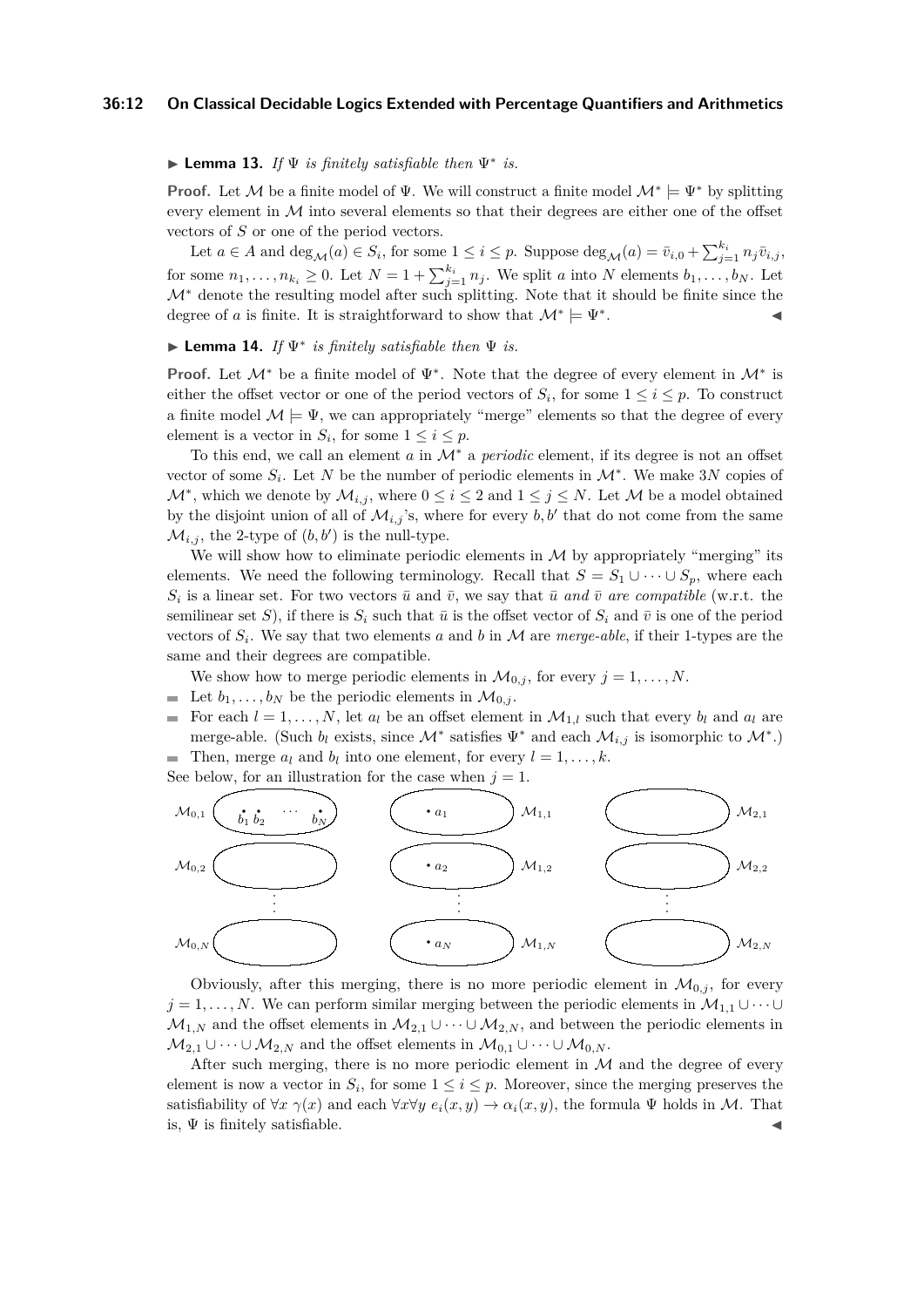### <span id="page-12-0"></span>**4.3 Complexity analysis of the decision procedure**

We need to introduce more terminology. For a vector/matrix *X*, we write  $||X||$  to denote its  $L_{\infty}$ -norm, i.e. the maximal absolute value of its entries. For a set of vector/matrices *B*, we write  $||B||$  to denote  $\max_{X \in B} ||X||$ .

Let  $P = {\bar{v}_1, \ldots, \bar{v}_k} \subseteq \mathbb{N}^{\ell}$  be a finite set of (row) vectors of natural number components. To avoid clutter, we write  $L(\bar{u}; P)$  to denote the linear set  $L(\bar{u}; \bar{v}_1, \ldots, \bar{v}_k)$ . For a finite set  $B \subseteq \mathbb{N}^{\ell}$ , we write  $L(B; P)$  to denote the set  $\bigcup_{\bar{u} \in B} L(\bar{u}; P)$ .

We will use the following fact from [\[12,](#page-13-15) [25\]](#page-14-11). See also Proposition 2 in [\[10\]](#page-13-16).

<span id="page-12-2"></span>**• Proposition 15.** Let  $A \in \mathbb{Z}^{\ell \times m}$  and  $\bar{c} \in \mathbb{Z}^m$ . Let  $\Gamma$  be the space of the solutions of the *system*  $\bar{x}A = \bar{c}$  *(over the set of natural numbers* N).<sup>[6](#page-12-1)</sup> *Then, there are finite sets*  $B, P \subseteq \mathbb{N}^{\ell}$ *such that the following holds.*

$$
= L(B;P) = \Gamma.
$$

- $||B|| \leq ((m+1)||A|| + ||\bar{c}|| + 1)^{\ell}$ .
- ∥*P*∥ ≤ (*m*∥*A*∥ + 1)*<sup>ℓ</sup> .*
- $|B| \leq (m+1)^{\ell}$ .
- $|P| \leq m^{\ell}$ .

By repeating some of the vectors, if necessary, we can assume that Proposition [15](#page-12-2) states that  $|B| = |P| = (m+1)^{\ell}.$ 

Proposition [15](#page-12-2) immediately implies the following naïve construction of the sets *B* and *P* in deterministic double-exponential time (in the size of input *A* and  $\bar{c}$ ).

- Enumerate all possible sets  $B, P \subseteq \mathbb{N}^{\ell}$  of cardinality  $(m+1)^{\ell}$  whose entries are all bounded above by  $((m+1)||A|| + ||\bar{c}|| + 1)^{\ell}$ .
- For each pair *B*, *P*, where  $P = {\bar{v}_1, \ldots, \bar{v}_k}$ , check whether for every  $i_1, \ldots, i_k \in \mathbb{N}$  and  $\blacksquare$ every  $\bar{u} \in B$ , the following equation holds.

<span id="page-12-3"></span>
$$
(\bar{u} + \sum_{j=1}^{k} i_j \bar{v}_j)A = \bar{c}.
$$
\n
$$
(1)
$$

The number of bits needed to represent the sets *B* and *P* is  $O(\ell^2(m+1)^{\ell} \log K)$ , where  $K = (m+1) \|A\| + \|c\| + 1$  $K = (m+1) \|A\| + \|c\| + 1$ . Since Eq. 1 can be checked in deterministic exponential time (more precisely, it takes non-deterministic polynomial time to check if there is  $i_1, \ldots, i_k$  such that Eq. [1](#page-12-3) does not hold) in the length of the bit representation of the vectors in *B*, *P*, *A* and the vector  $\bar{c}$ , see, e.g. [\[24\]](#page-14-12), constructing the sets *B* and *P* takes double-exponential time.

For completeness, we repeat the complexity analysis in Section [4.](#page-8-1) First, the formula  $\Psi_0$  takes linear time in the size of the input formula. Constructing the formula  $\Psi'$  requires exponential time (in the number of binary predicates), i.e.  $\ell = 2^k - 1$ , where *k* is the number of binary predicates. Thus, constructing the sets *B* and *P* takes deterministic triple exponential time in the size of  $\Psi_0$ . However, the size of *B* and *P* is  $O(2^{2k}(m+1)^{2^k} \log K)$ , i.e. double exponential in the size of  $\Psi_0$ . The C<sup>2</sup> formulas  $\xi$  and  $\phi$  are constructed in polynomial time in the size of *B* and *P*. Since both the satisfiability and finite satisfiability of C 2 formulas is decidable in nondeterministic exponential time, we have another exponential blow-up. Altogether, our decision procedure runs in 3NExpTime.

<span id="page-12-1"></span><sup>6</sup> Recall that vectors in this paper are row vectors. So, *x*¯ and *c*¯ are row vectors of *ℓ* variables and *m* constants, respectively.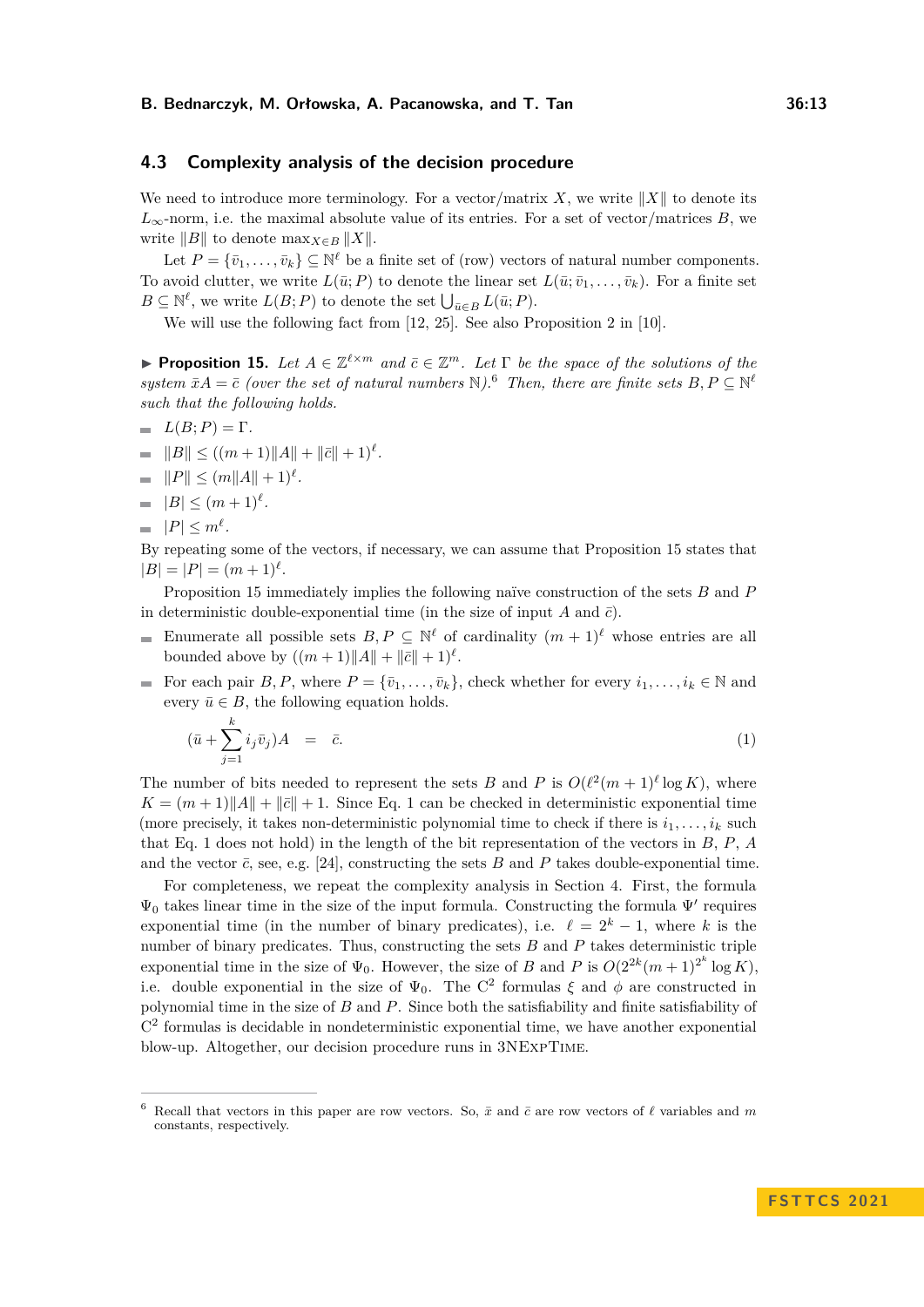#### **36:14 On Classical Decidable Logics Extended with Percentage Quantifiers and Arithmetics**

### **5 Concluding remarks**

In the paper we studied the finite satisfiability problem for classical decidable fragments of FO extended with percentage quantifiers (as well as arithmetics in the full generality), namely the two-variable fragment  $FO^2$  and the guarded fragment GF. We have shown that even in the presence of percentage quantifiers they quickly become undecidable.

The notable exception is the intersection of  $GF$  and  $FO^2$ , i.e. the two-variable guarded fragment, for which we have shown that it is decidable with elementary complexity, even when extended with local Presburger arithmetics. The proof is quite simple and goes via an encoding into the two-variable logic with counting  $(C<sup>2</sup>)$ . One of the bottlenecks in our decision procedure is the conversion of systems of linear equations into the semilinear set representations, which incurs a double-exponential blow-up. We leave it for future work whether a decision procedure with lower complexity is possible and/or whether the conversion to semilinear sets is necessary.

We stress that our results are also applicable to the unrestricted satisfiability problem (whenever the semantics of percentage quantifiers make sense), see [\[7,](#page-13-12) Appendix C].

#### **References**

- <span id="page-13-1"></span>**1** Hajnal Andréka, István Németi, and Johan van Benthem. Modal Languages and Bounded Fragments of Predicate Logic. *J. Philosophical Logic*, 1998.
- <span id="page-13-9"></span>**2** Franz Baader. A new description logic with set constraints and cardinality constraints on role successors. In Clare Dixon and Marcelo Finger, editors, *FroCoS*, 2017.
- <span id="page-13-14"></span>**3** Franz Baader, Bartosz Bednarczyk, and Sebastian Rudolph. Satisfiability checking and conjunctive query answering in description logics with global and local cardinality constraints. In *DL*, 2019.
- <span id="page-13-3"></span>**4** Franz Baader, Bartosz Bednarczyk, and Sebastian Rudolph. Satisfiability and query answering in description logics with global and local cardinality constraints. In *ECAI*, 2020.
- <span id="page-13-6"></span>**5** Franz Baader, Ian Horrocks, Carsten Lutz, and Ulrike Sattler. *An Introduction to Description Logic*. Cambridge University Press, 2017.
- <span id="page-13-2"></span>**6** Vince Bárány, Balder ten Cate, and Luc Segoufin. Guarded negation. *J. ACM*, 2015.
- <span id="page-13-12"></span>**7** Bartosz Bednarczyk, Maja Orłowska, Anna Pacanowska, and Tony Tan. On Classical Decidable Logics extended with Percentage Quantifiers and Arithmetics. *CoRR*, abs/2106.15250, 2021. [arXiv:2106.15250](http://arxiv.org/abs/2106.15250).
- <span id="page-13-5"></span>**8** Michael Benedikt, Egor V. Kostylev, and Tony Tan. Two variable logic with ultimately periodic counting. In *ICALP 2020*, 2020.
- <span id="page-13-0"></span>**9** Egon Börger, Erich Grädel, and Yuri Gurevich. *The Classical Decision Problem*. Perspectives in Mathematical Logic. Springer, 1997.
- <span id="page-13-16"></span>**10** Dmitry Chistikov and Christoph Haase. The taming of the semi-linear set. In *ICALP*, 2016.
- <span id="page-13-8"></span>**11** Stéphane Demri and Denis Lugiez. Complexity of modal logics with presburger constraints. *J. Appl. Log.*, 2010.
- <span id="page-13-15"></span>**12** Eric Domenjoud. Solving systems of linear diophantine equations: An algebraic approach. In *MFCS*, 1991.
- <span id="page-13-10"></span>**13** Seymour Ginsburg and Edwin Henry Spanier. Semigroups, presburger formulas, and languages. *Pac. J. of Math.*, 16:285–296, 1966.
- <span id="page-13-7"></span>**14** Erich Grädel. Description logics and guarded fragments of first order logic. In *DL*, 1998.
- <span id="page-13-13"></span>**15** Erich Grädel. On the restraining power of guards. *J. Symb. Log.*, 1999.
- <span id="page-13-11"></span>**16** Erich Grädel, Phokion G. Kolaitis, and Moshe Y. Vardi. On the decision problem for twovariable first-order logic. *Bulletin of Symbolic Logic*, 1997.
- <span id="page-13-4"></span>**17** Erich Grädel, Martin Otto, and Eric Rosen. Two-variable logic with counting is decidable. In *LICS*, 1997.